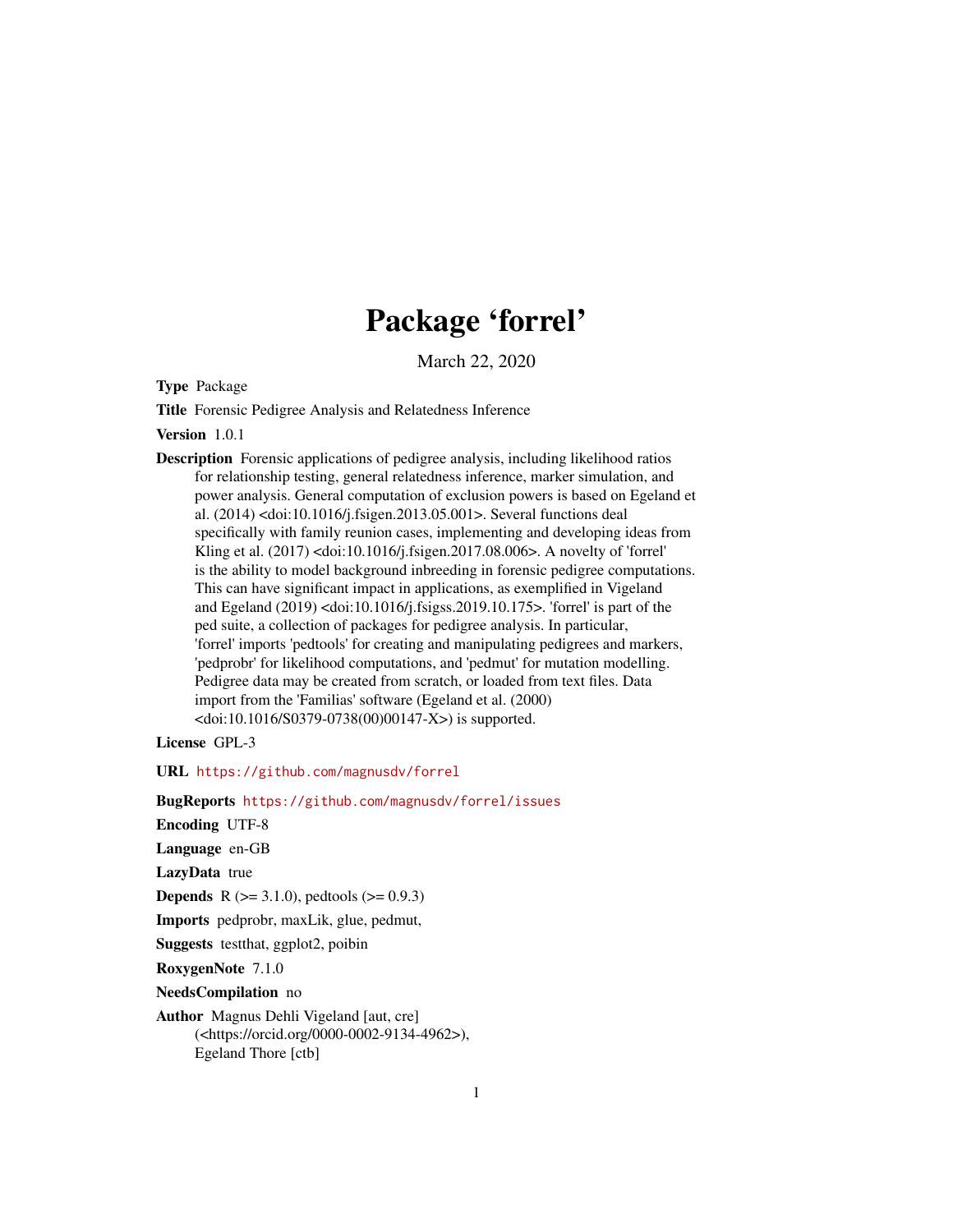<span id="page-1-0"></span>Maintainer Magnus Dehli Vigeland <m.d.vigeland@medisin.uio.no> Repository CRAN Date/Publication 2020-03-22 08:50:05 UTC

# R topics documented:

|       |        | $\overline{2}$             |
|-------|--------|----------------------------|
|       |        | $\overline{\phantom{0}}$ 5 |
|       |        | $\overline{7}$             |
|       | forrel | $\overline{\phantom{0}}8$  |
|       |        |                            |
|       |        |                            |
|       |        |                            |
|       |        |                            |
|       |        |                            |
|       |        |                            |
|       |        |                            |
|       |        |                            |
|       |        |                            |
|       |        |                            |
|       |        |                            |
|       |        |                            |
|       |        |                            |
|       |        |                            |
| Index |        | 33                         |

<span id="page-1-1"></span>exclusionPower *Power of exclusion*

## Description

Computes the power (of a single marker, or for a collection of markers) of excluding a claimed relationship, given the true relationship.

```
exclusionPower(
  claimPed,
  truePed,
  ids,
 markers = NULL,
  source = "claim",
  disableMutations = NA,
  exactMaxL = Inf,nsim = 1000,
```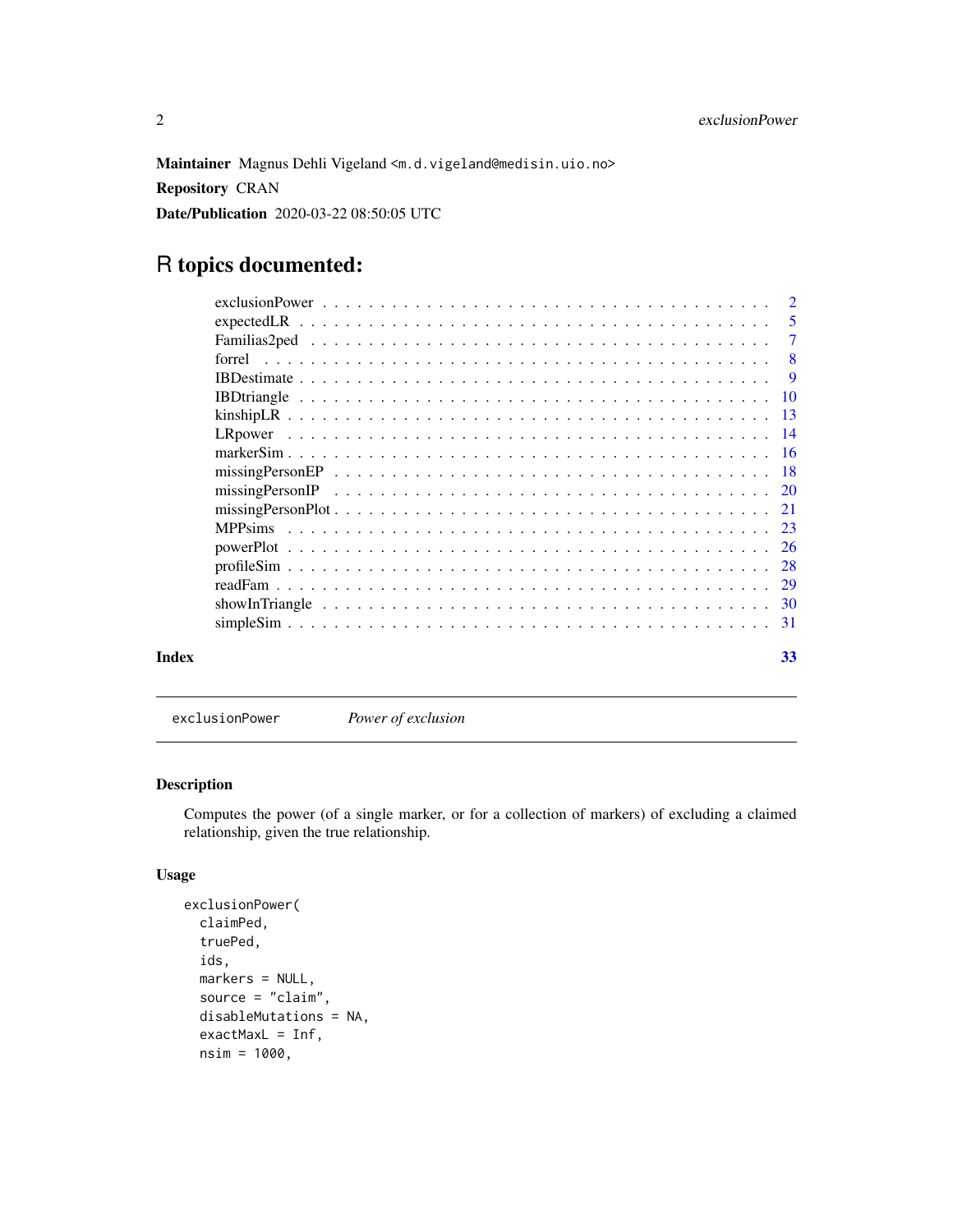## exclusionPower 3

```
seed = NULL,alleles = NULL,
afreq = NULL,
knownGenotypes = NULL,
Xchrom = FALSE,
plot = FALSE,
plotMarkers = NULL,
verbose = TRUE
```
# $\mathcal{L}$

## Arguments

| claimPed               | A ped object (or a list of such), describing the claimed relationship. If a list, the<br>sets of ID labels must be disjoint, that is, all ID labels must be unique.                                                                                                                     |
|------------------------|-----------------------------------------------------------------------------------------------------------------------------------------------------------------------------------------------------------------------------------------------------------------------------------------|
| truePed                | A ped object (or a list of such), describing the true relationship. ID labels must<br>be consistent with claimPed.                                                                                                                                                                      |
| ids                    | Individuals available for genotyping.                                                                                                                                                                                                                                                   |
| markers                | A vector indicating the names or indices of markers attached to the source pedi-<br>gree. If NULL (default), then all markers attached to the source pedigree are<br>used. If alleles or afreq is non-NULL, then this parameter is ignored.                                             |
| source                 | Either "claim" (default) or "true", deciding which pedigree is used as source for<br>marker data.                                                                                                                                                                                       |
| disableMutations       |                                                                                                                                                                                                                                                                                         |
|                        | This parameter determines how mutation models are treated. Possible values are<br>as follows:                                                                                                                                                                                           |
|                        | • NA (the default): Mutations are disabled only for those markers whose<br>known genotypes are compatible with both claimPed and truePed. This<br>is determined by temporarily removing all mutation models and checking<br>which markers have nonzero likelihood in both alternatives. |
|                        | • TRUE: Mutations are disabled for all markers.                                                                                                                                                                                                                                         |
|                        | • FALSE: No action is done to disable mutations.                                                                                                                                                                                                                                        |
|                        | • A vector containing the names or indices of those markers for which muta-<br>tions should be disabled.                                                                                                                                                                                |
| exactMaxL              | A positive integer, or Inf (default). Exact EPs are calculated for markers whose<br>number of alleles is less or equal to exactMaxL; remaining markers are handled<br>using a simulation.                                                                                               |
| nsim                   | A positive integer; the number of simulations used for markers whose number<br>of alleles exceeds exactMaxL.                                                                                                                                                                            |
| seed                   | A numeric seed for the random number generator (optional).                                                                                                                                                                                                                              |
| alleles, afreq, Xchrom |                                                                                                                                                                                                                                                                                         |
|                        | If these are given, they are used (together with knownGenotypes) to create a<br>marker object on the fly.                                                                                                                                                                               |
| knownGenotypes         | A list of triplets $(a, b, c)$ , indicating that individual a has genotype $b/c$ . Ignored<br>unless alleles or afreq is non-NULL.                                                                                                                                                      |
| plot                   | Either a logical or the character "plotOnly". If the latter, a plot is drawn, but no<br>further computations are done.                                                                                                                                                                  |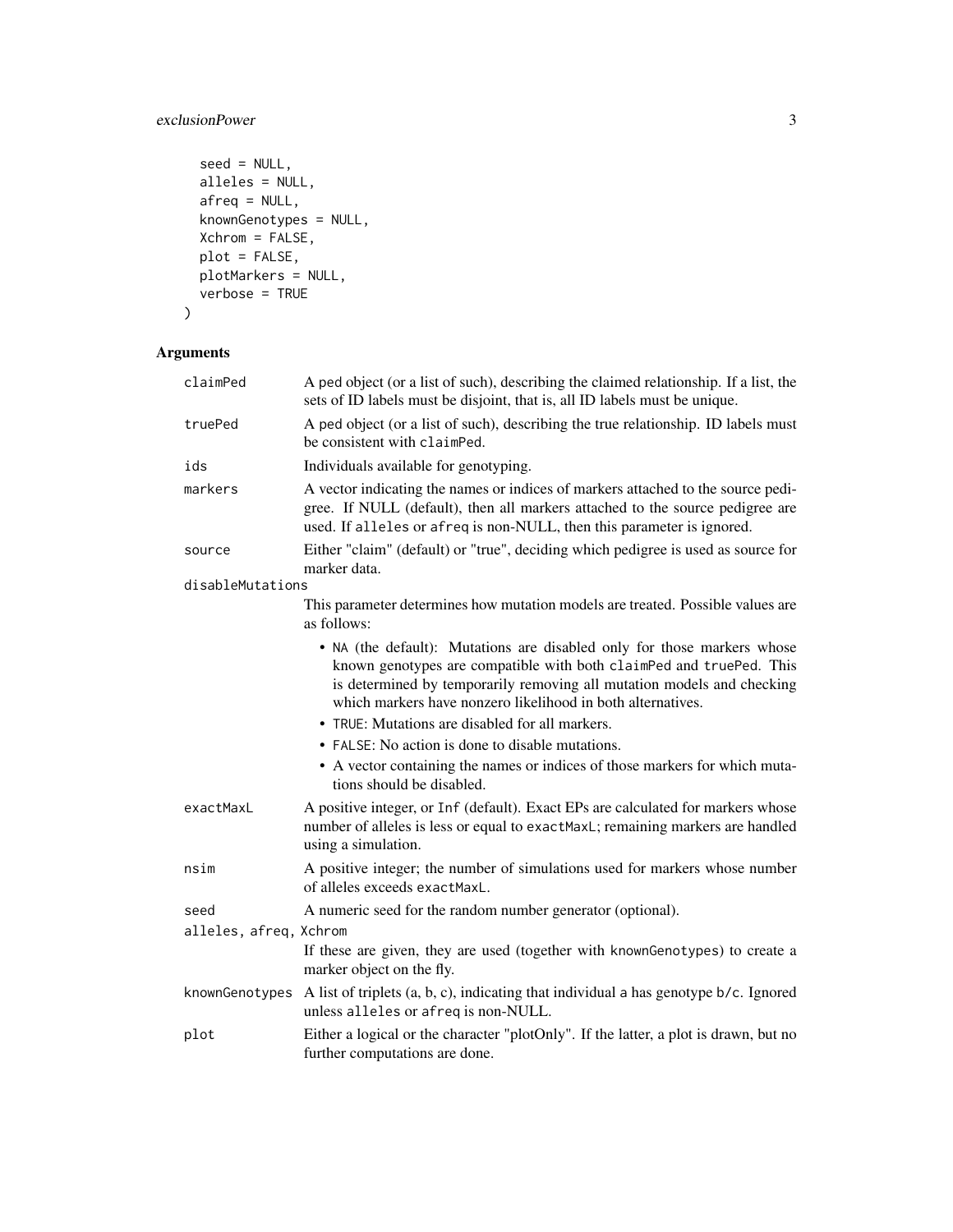| plotMarkers | A vector of marker names or indices whose genotypes are to be included in the<br>plot. |
|-------------|----------------------------------------------------------------------------------------|
| verbose     | A logical.                                                                             |

#### Details

This function implements the formula for exclusion power as defined and discussed in (Egeland et al., 2014).

#### Value

If plot = "plotOnly", the function returns NULL after producing the plot.

Otherwise, the function returns an EPresult object, which is essentially a list with the following entries:

- EPperMarker: A numeric vector containing the exclusion power of each marker. If the known genotypes of a marker are incompatible with the true pedigree, the corresponding entry is NA.
- EPtotal: The total exclusion power, computed as 1 -prod(1 -EPperMarker, na.rm = TRUE).
- expectedMismatch: The expected number of markers giving exclusion, computed as sum (EPperMarker, na.rm  $=$  TRUE).
- distribMismatch: The probability distribution of the number of markers giving exclusion. This is given as a numeric vector of length n+1, where n is the number of nonzero elements of EPperMarker. The vector has names 0:n.
- time: The total computation time.
- params: A list containing the (processed) parameters ids, markers and disableMutations.

#### Author(s)

Magnus Dehli Vigeland

#### References

T. Egeland, N. Pinto and M.D. Vigeland, *A general approach to power calculation for relationship testing.* Forensic Science International: Genetics 9 (2014): 186-190. doi: [10.1016/j.fsigen.2013.05.001](https://doi.org/10.1016/j.fsigen.2013.05.001)

```
############################################
### A standard case paternity case:
### Compute the power of exclusion when the claimed father is in fact
### unrelated to the child.
############################################
# Claim: Individual 1 is the father of individual 3
claim = nuclearPed(nch = 1, sex = 2)
# Truth: 1 and 3 are unrelated
true = list(singleton(id = 1), singleton(id = 3, sex = 2))
```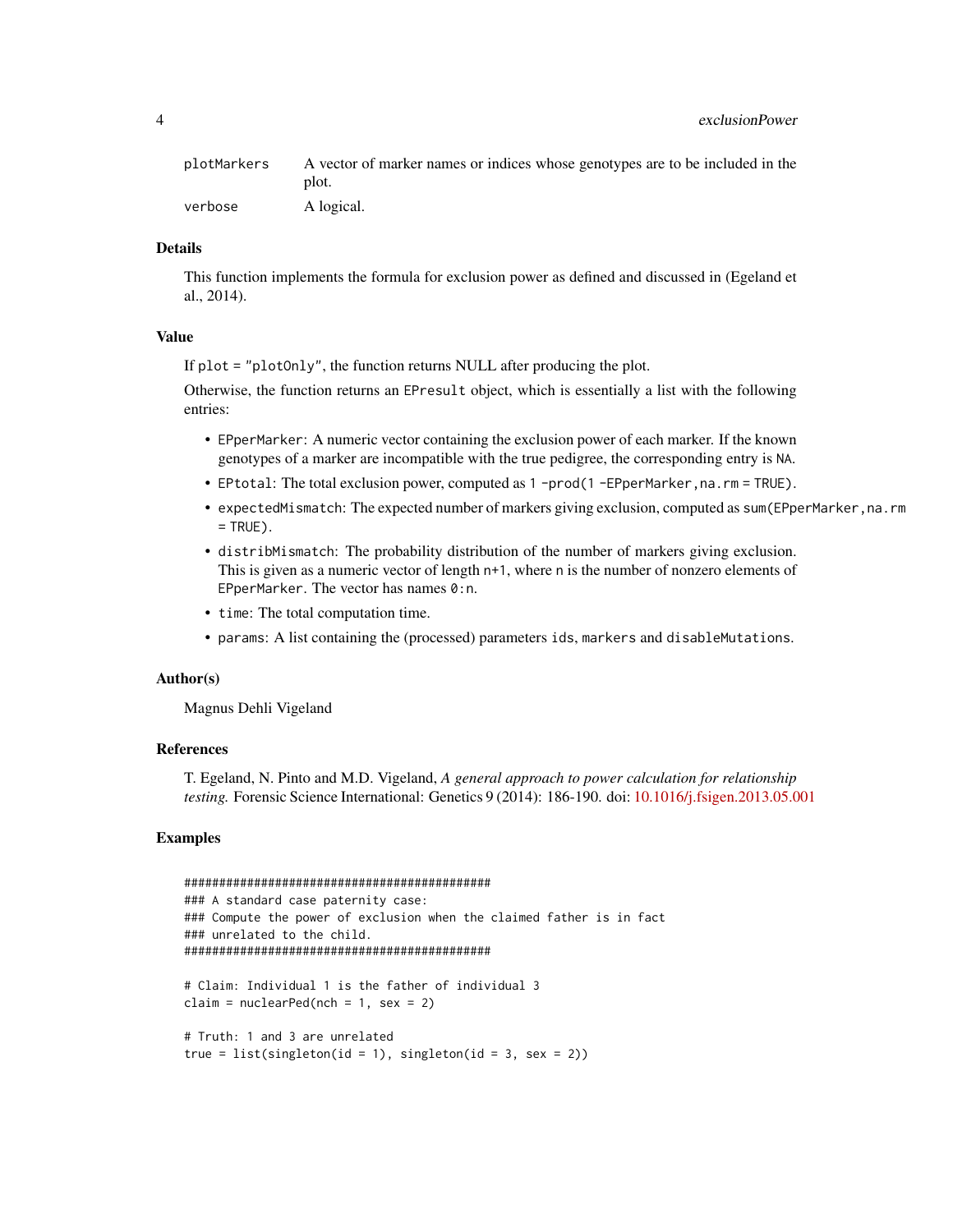## <span id="page-4-0"></span>expectedLR 5

```
# Attach 3 markers
m1 = marker(claim, alleles = 1:2)
m2 = marker(claim, alleles = 1:3)
m3 = marker(claim, alleles = 1:2, chrom = "X")
claim = setMarkers(claim, list(m1, m2, m3))
# Compute EP when father and child is available for genotyping
exclusionPower(claim, true, ids = c(1,3))
# Suppose child is genotyped
genotype(claim, marker = 1, id = 3) = c(1, 1)genotype(claim, marker = 2, id = 3) = c(1, 1)genotype(claim, marker = 3, id = 3) = c(1, 2)# Compute EP when father is available
exclusionPower(claim, true, ids = 1)
############################################
### Two females claim to be mother and daughter, but are in reality sisters.
### We compute the power of various markers to reject the claim.
############################################
mother_daughter = nuclearPed(1, sex = 2)sisters = relabel(nuclearPed(2, sex = c(2, 2)), c(101, 102, 2, 3))ids = 2:3# SNP with MAF = 0.1:
PE1 = exclusionPower(claimPed = mother_daughter, truePed = sisters,
                     ids = ids, alleles = 2, afreq = c(0.9, 0.1))
# Tetra-allelic marker with one major allele:
PE2 = exclusionPower(claimPed = mother_daughter, truePed = sisters,
                     ids = ids, alleles = 4, afreq = c(0.7, 0.1, 0.1, 0.1))
stopifnot(all.equal(c(PE1$EPtotal, PE2$EPtotal), c(0.00405, 0.03090)))
### How does the power change if the true pedigree is inbred?
sisters_LOOP = addParents(sisters, 101, father = 201, mother = 202)
sisters_LOOP = addParents(sisters_LOOP, 102, father = 201, mother = 203)
# SNP with MAF = 0.1:
PE3 = exclusionPower(claimPed = mother_daughter, truePed = sisters_LOOP,
                     ids = ids, alleles = 2, afreq = c(0.9, 0.1))
stopifnot(all.equal(PE3$EPtotal, 0.00765))
```
expectedLR *Expected likelihood ratio*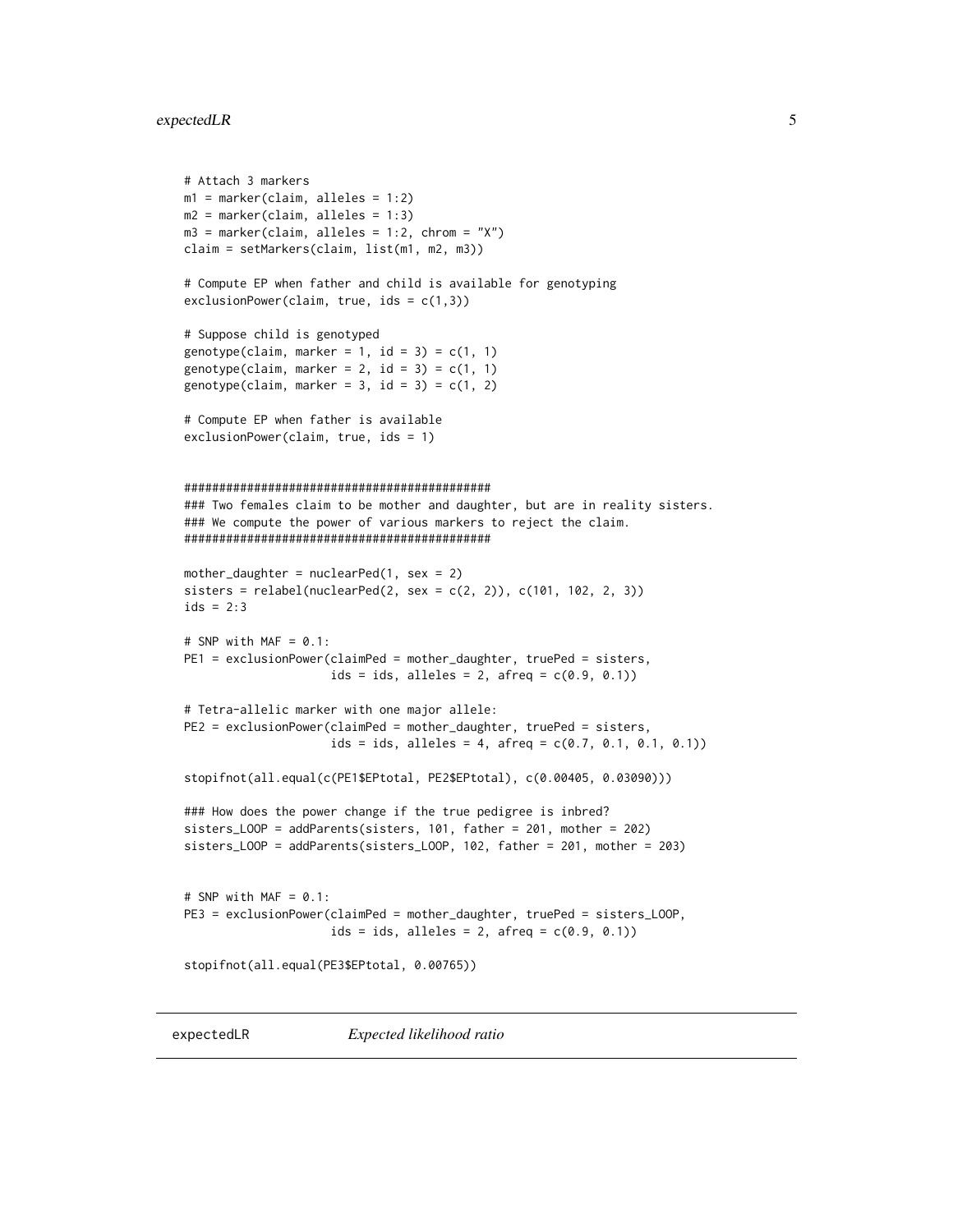#### Description

This function computes the expected LR for a single marker, in a kinship test comparing two hypothesised relationships between a set of individuals. The true relationship may differ from both hypotheses. Some individuals may already be genotyped, while others are available for typing. The implementation uses oneMarkerDistribution() to find the joint genotype distribution for the available individuals, conditional on the known data, in each pedigree.

## Usage

```
expectedLR(numeratorPed, denominatorPed, truePed = numeratorPed, ids, marker)
```
## Arguments

| numeratorPed A ped object.   |                                                                                                                           |
|------------------------------|---------------------------------------------------------------------------------------------------------------------------|
| denominatorPed A ped object. |                                                                                                                           |
| truePed                      | A ped object.                                                                                                             |
| ids                          | A vector of ID labels corresponding to untyped pedigree members. (These must<br>be members of all three input pedigrees). |
| marker                       | either a marker object compatible with numerator Ped, or the name or index of<br>a marker attached to numeratorPed.       |

#### Value

A positive number.

```
#---------
# Curious example showing that ELR may decrease
# by typing additional reference individuals
#---------
# Numerator ped
numPed = nuclearPed(father = "fa", mother = "mo", child = "ch")
# Denominator ped: fa, mo, ch are unrelated. Ugly hack!
denomPed = nuclearPed(father = "fa", mother = "mo", nch = 1)
denomPed = addChildren(denomPed, father = "ch", mother = "mo", nch = 1)
# Scenario 1: Only mother is typed; genotype 1/2
p = 0.9ml = marker(numPed, mo = 1:2, afreq = c("1" = p, "2" = 1-p))expectedLR(numPed, denomPed, ids = "ch", marker = m1)
1/(8*p*(1-p)) + 1/2 # exact formula# Scenario 2: Include father, with genotype 1/1
m2 = m1
```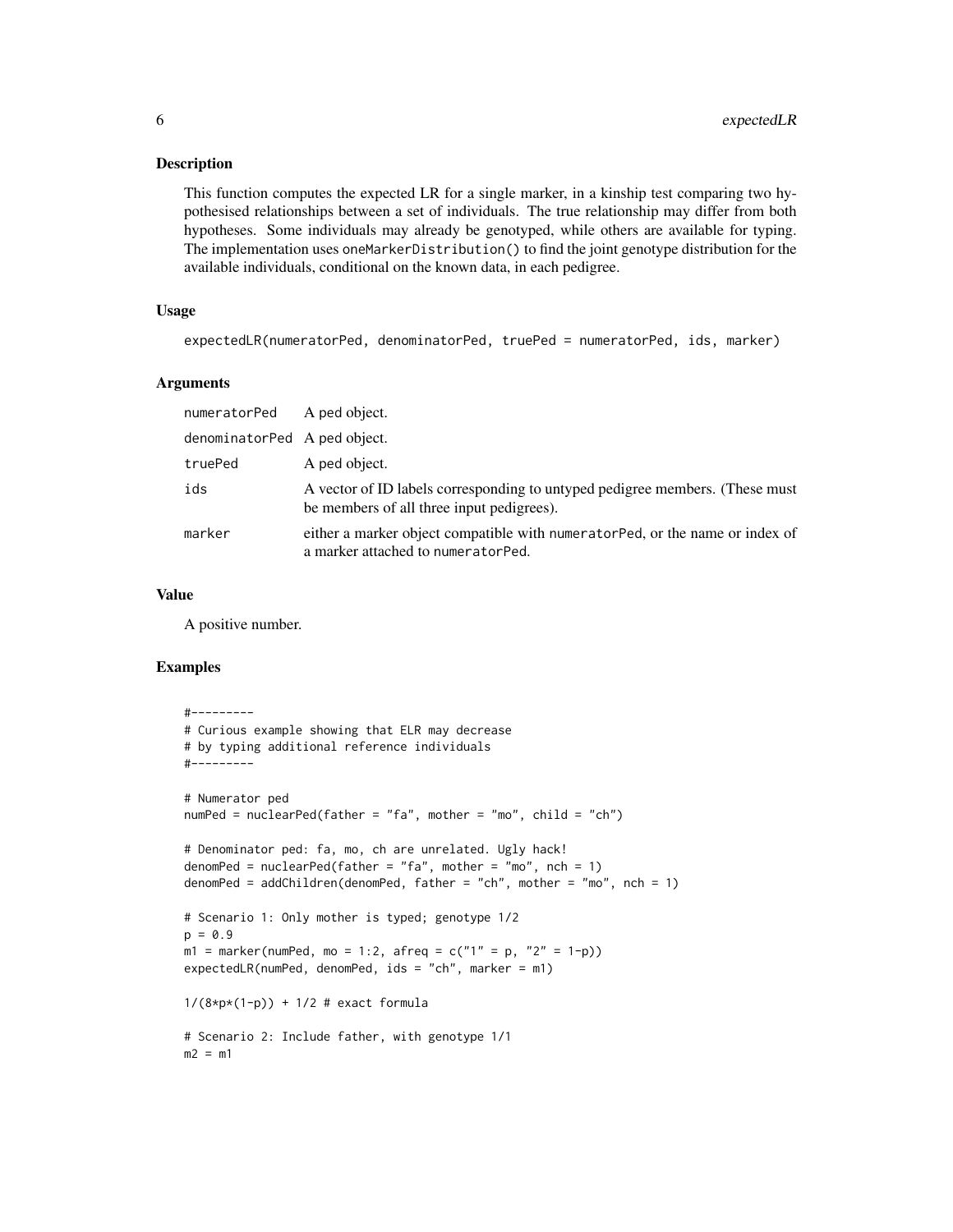## <span id="page-6-0"></span>Familias2ped 7

```
genotype(m2, id = "fa") = c(1, 1)expectedLR(numPed, denomPed, ids = "ch", marker = m2)
1/(8*p*(1-p)) + 1/(4*p*2) # exact formula
```
Familias2ped *Convert* Familias *objects to* ped *format*

#### Description

Familias is a widely used software for forensic kinship computations, which also features an accompanying R package (also called Familias). The function documented here converts pedigrees and marker data from the R version of Familias to [pedtools::ped\(\)](#page-0-0) format, used by forrel. This may be of interest for specialized computations not implemented in Familias, e.g. conditional simulations. Note: For importing ".fam" files created by (the stand-alone) Familias, see [readFam\(\)](#page-28-1).

#### Usage

```
Familias2ped(familiasped, datamatrix, loci, matchLoci = FALSE)
```

```
readFamiliasLoci(loci)
```
#### Arguments

| familiasped | A FamiliasPedigree object or a list of such.                                                                                                                                                                                                                                                                                                                                           |
|-------------|----------------------------------------------------------------------------------------------------------------------------------------------------------------------------------------------------------------------------------------------------------------------------------------------------------------------------------------------------------------------------------------|
| datamatrix  | A data frame with two columns per marker (one for each allele) and one row per<br>individual.                                                                                                                                                                                                                                                                                          |
| loci        | A Familias Locus object or a list of such.                                                                                                                                                                                                                                                                                                                                             |
| matchLoci   | A logical. If TRUE, the column names of datamatrix must be found either<br>within names (loci) or within the name entries of loci. The column names<br>of datamatrix are assumed to come in pairs with suffixes ".1" and ".2", e.g.<br>"TH01.1", "TH01.2", etc. If FALSE (the default) it is assumed that the loci<br>correspond to the (pairs of) columns in datamatrix sequentially. |

#### Details

The Familias program represents pedigrees and marker data in a way that differs from the ped format in several ways, mostly because of the latter's stricter definition of a *pedigree*. A ped object always represent a connected pedigree, and each member must have either 0 or 2 parents. None of this is required by FamiliasPedigree objects. The conversion function Familias2ped takes care of all potential differences: It converts each Familias pedigree into a list of connected ped objects, adding missing parents where needed.

#### Value

A ped object, or a list of such.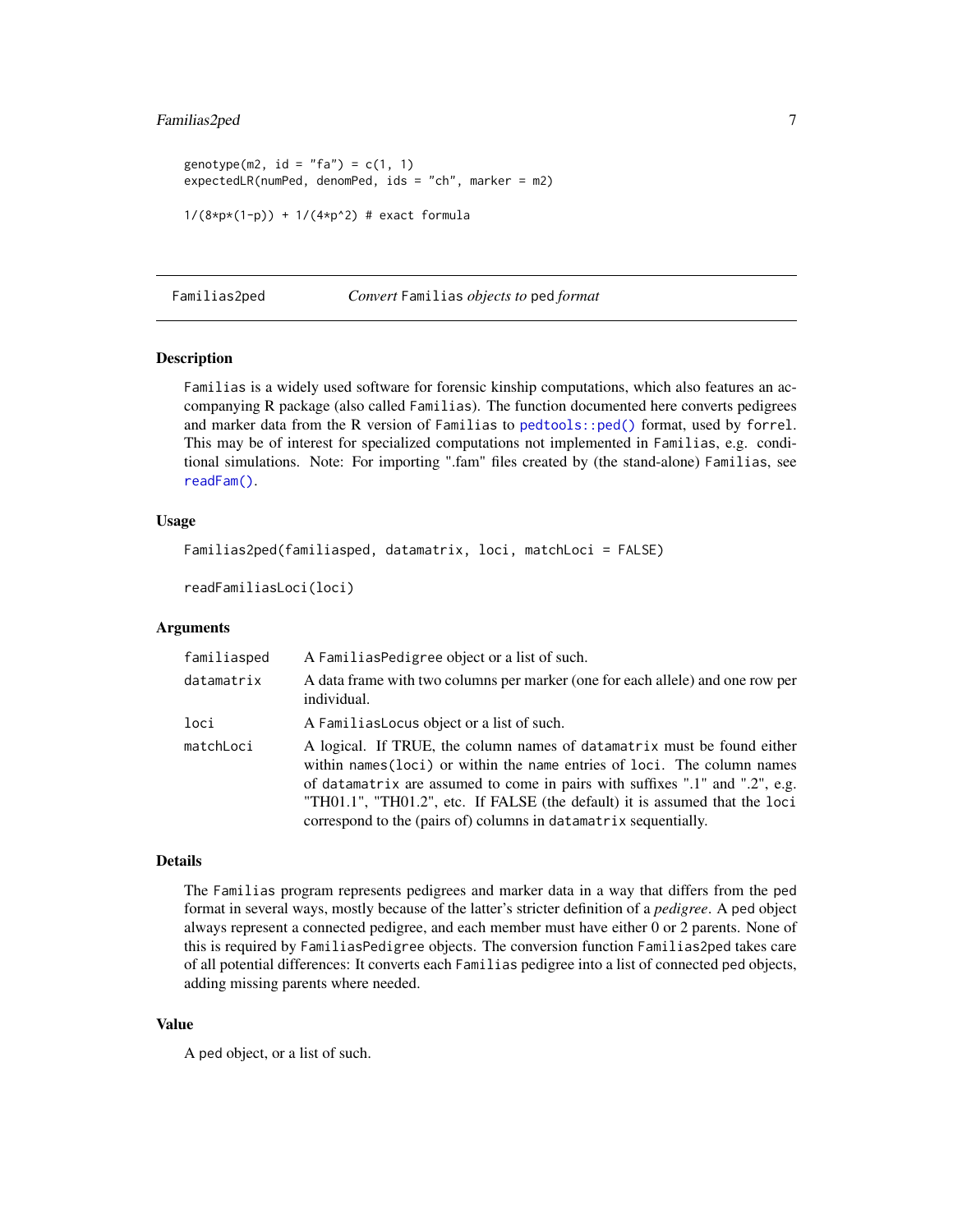## <span id="page-7-0"></span>Author(s)

Magnus Dehli Vigeland, Thore Egeland

#### References

Familias is freely available from <http://familias.name>.

## See Also

[readFam\(\)](#page-28-1)

## Examples

```
famPed = structure(
 list(id = c('mother', 'daughter', 'AF'),
       findex = c(\emptyset, 3, 0),
       mindex = c(0, 1, 0),sex = c('female', 'female', 'male')),
 class = "FamiliasPedigree")
datamatrix = data.frame(M1.1 = c(NA, 8, NA),M1.2 = c(NA, 9.3, NA),
 row.names = famPed$id)
famLoc = structure(
 list(locusname = "M1",
       alleles = c("8" = 0.2, "9" = 0.5, "9.3" = 0.3),
 class = "FamiliasLocus")
Familias2ped(famPed, datamatrix, loci = famLoc, matchLoci = TRUE)
```
forrel *forrel: Forensic Pedigree Analysis and Relatedness Inference*

#### Description

Forensic applications of pedigree analysis, including likelihood ratios for relationship testing, general relatedness inference, marker simulation, and power analysis. General computation of exclusion powers is based on Egeland et al. (2014) doi: [10.1016/j.fsigen.2013.05.001.](https://doi.org/10.1016/j.fsigen.2013.05.001) Several functions deal specifically with family reunion cases, implementing and developing ideas from Kling et al. (2017) doi: [10.1016/j.fsigen.2017.08.006.](https://doi.org/10.1016/j.fsigen.2017.08.006) A novelty of 'forrel' is the ability to model background inbreeding in forensic pedigree computations. This can have significant impact in applications, as exemplified in Vigeland and Egeland (2019) doi: [10.1016/j.fsigss.2019.10.175.](https://doi.org/10.1016/j.fsigss.2019.10.175) 'forrel' is part of the ped suite, a collection of packages for pedigree analysis. In particular, 'forrel' imports 'pedtools' for creating and manipulating pedigrees and markers, 'pedprobr' for likelihood computations,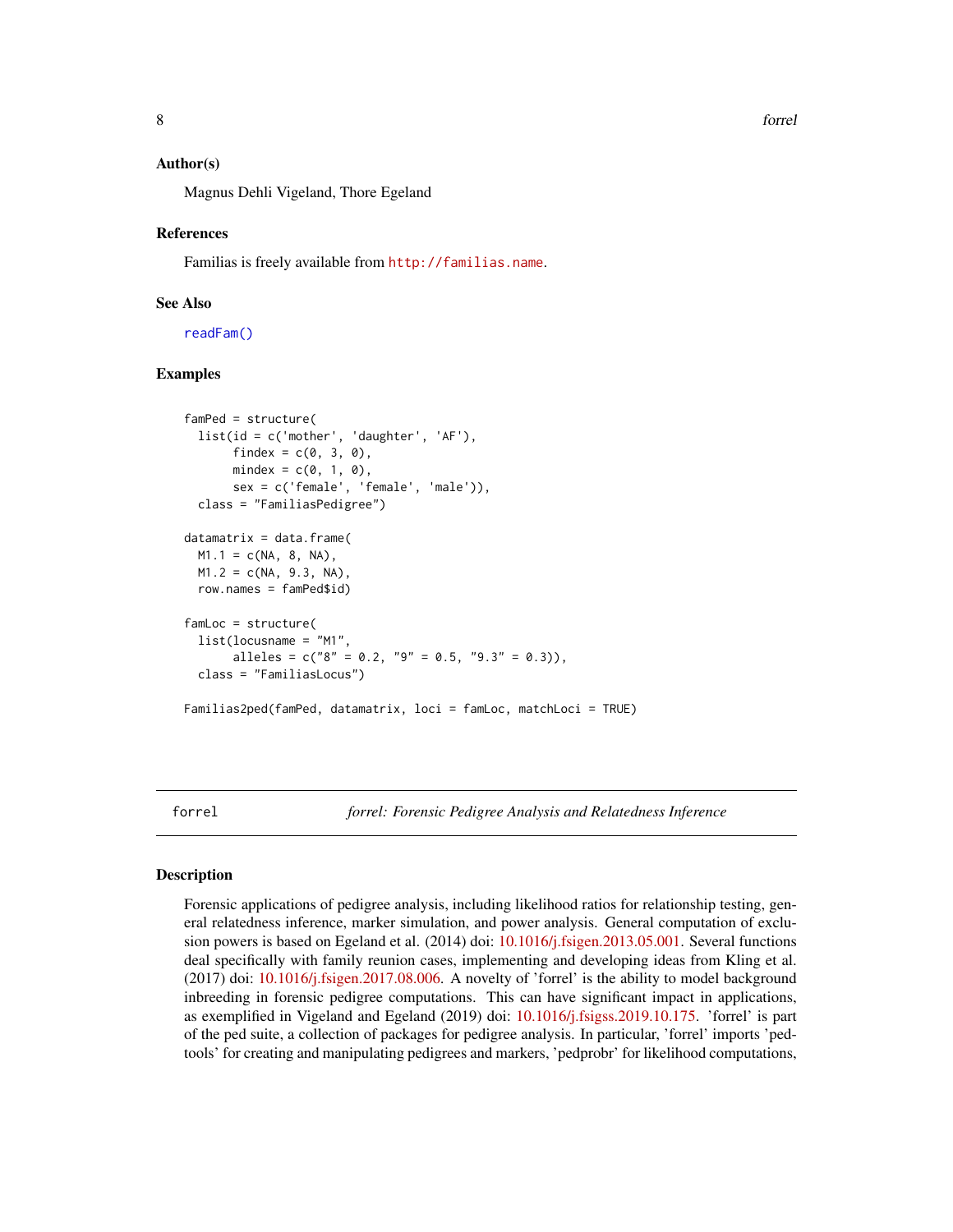#### <span id="page-8-0"></span>**IBDestimate** 9

and 'pedmut' for mutation modelling. Pedigree data may be created from scratch, or loaded from text files. Data import from the 'Familias' software (Egeland et al. (2000) doi: [10.1016/S0379-](https://doi.org/10.1016/S0379-0738(00)00147-X) [0738\(00\)00147X\)](https://doi.org/10.1016/S0379-0738(00)00147-X) is supported.

<span id="page-8-1"></span>IBDestimate *Relatedness estimation*

#### Description

Estimate the pairwise IBD coefficients ( $\kappa_0, \kappa_1, \kappa_2$ ) for specified pairs of pedigree members, using maximum likelihood methods. The optimisation machinery is imported from the maxLik package.

## Usage

 $IBDestimate(x, ids = NULL, markers = NULL, start = c(0.99, 0.001), tol = 1e-07)$ 

#### Arguments

| $\times$ | A ped object or a list of such.                                                                                                                                                                                                                                                                                                                                |
|----------|----------------------------------------------------------------------------------------------------------------------------------------------------------------------------------------------------------------------------------------------------------------------------------------------------------------------------------------------------------------|
| ids      | Either a vector with ID labels, or a data frame/matrix with two columns, where<br>each row contains the ID labels of two individuals. The entries are coerced to<br>characters, and must match uniquely against the ID labels of x. If ids is a vector,<br>it is converted to a matrix containing all pairs. By default, all individuals of x<br>are included. |
| markers  | A numeric indicating which marker(s) to include. If NULL (default), all markers<br>are used.                                                                                                                                                                                                                                                                   |
| start    | Numeric of length 2, indicating the initial value of $(\kappa_0, \kappa_2)$ in the optimisation<br>(passed on to maxLik).                                                                                                                                                                                                                                      |
| tol      | A single numeric: the optimising tolerance value; passed on to $maxList()$ .                                                                                                                                                                                                                                                                                   |

#### Details

This function optimises the log-likelihood function first described in (Thompson, 1975). Optimisation is done in the  $(\kappa_0, \kappa_2)$ -plane and restricted to the probability triangle defined by

$$
\kappa_0 \geq 0, \kappa_2 \geq 0, \kappa_0 + \kappa_2 \leq 1.
$$

#### Value

A data frame with 6 columns: ID1, ID2, N (the number of markers with no missing alleles), k0, k1 and k2.

#### Author(s)

Magnus Dehli Vigeland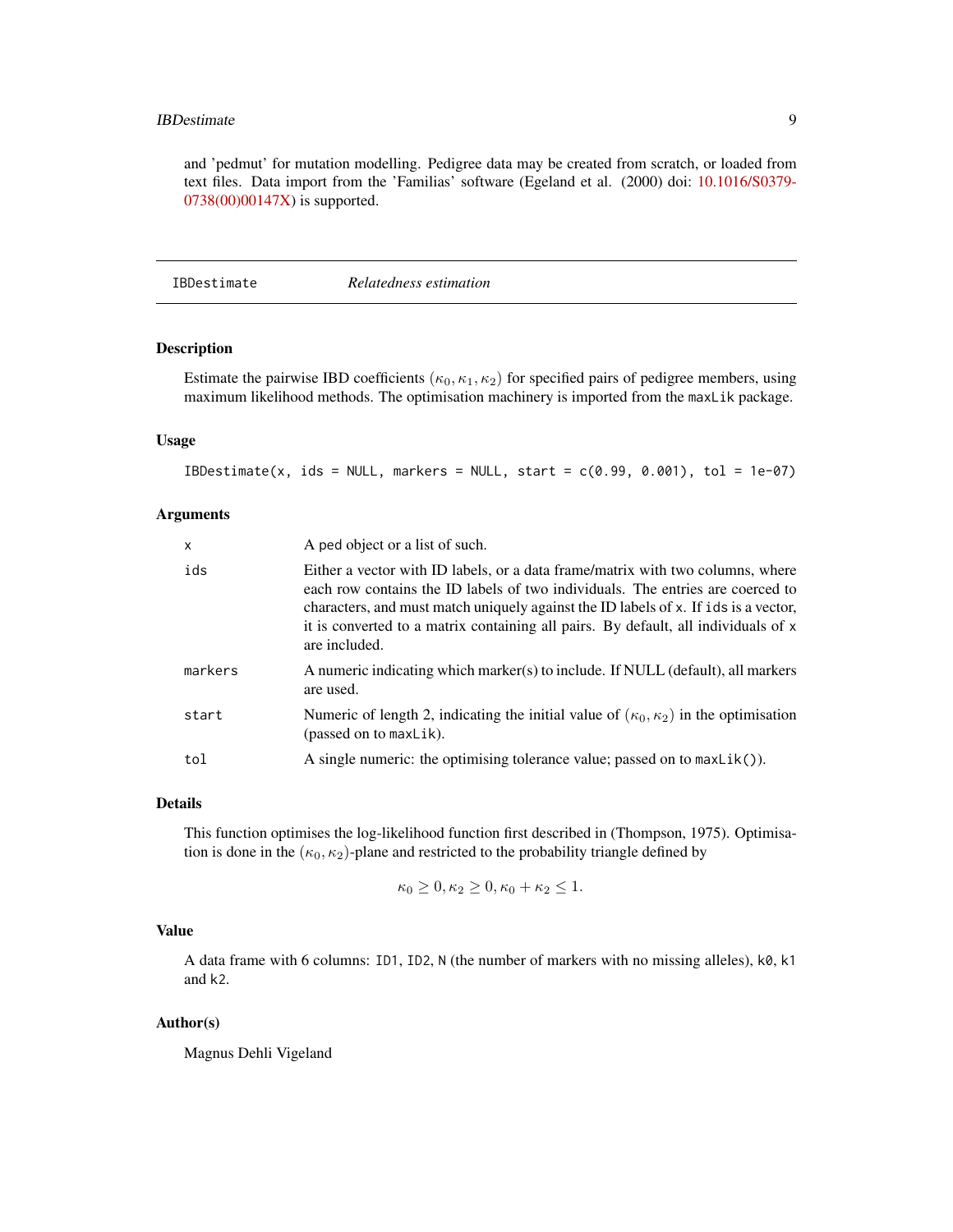#### <span id="page-9-0"></span>References

- E. A. Thompson (1975). *The estimation of pairwise relationships.* Annals of Human Genetics 39.
- E. A. Thompson (2000). *Statistical Inference from Genetic Data on Pedigrees.* NSF-CBMS Regional Conference Series in Probability and Statistics. Volume 6.

## See Also

```
maxLik::maxLik(), showInTriangle()
```
## Examples

```
### Example 1: Siblings
x = nuclearPed(children = c("sib1", "sib2"))# Simluate 200 equifrequent SNPs
x = markerSim(x, N = 200, alleles = 1:2, verbose = FALSE)
# Estimate IBD coefficients (exact = (0.25, 0.5, 0.25))
est = IBDestimate(x, ids = c("sib1", "sib2"))
showInTriangle(est, labels = TRUE)
### Example 2: Unrelated singletons
y = list(singleton(1), singleton(2))
y = markerSim(y, N = 200, alleles = 1:2, verbose = FALSE)
IBDestimate(y, ids = 1:2)
```
IBDtriangle *IBD triangle plot*

#### Description

The IBD triangle is typically used to visualize the pairwise relatedness of non-inbred individuals. Various annotations are available, including points marking the most common relationships, contour lines for the kinship coefficients, and shading of the unattainable region.

```
IBDtriangle(
  relationships = c("UN", "PO", "MZ", "S", "H,U,G", "FC"),kinshipLines = numeric(),
  shading = "lightgray",
  pch = 16,
  cex\_points = 1.2,
```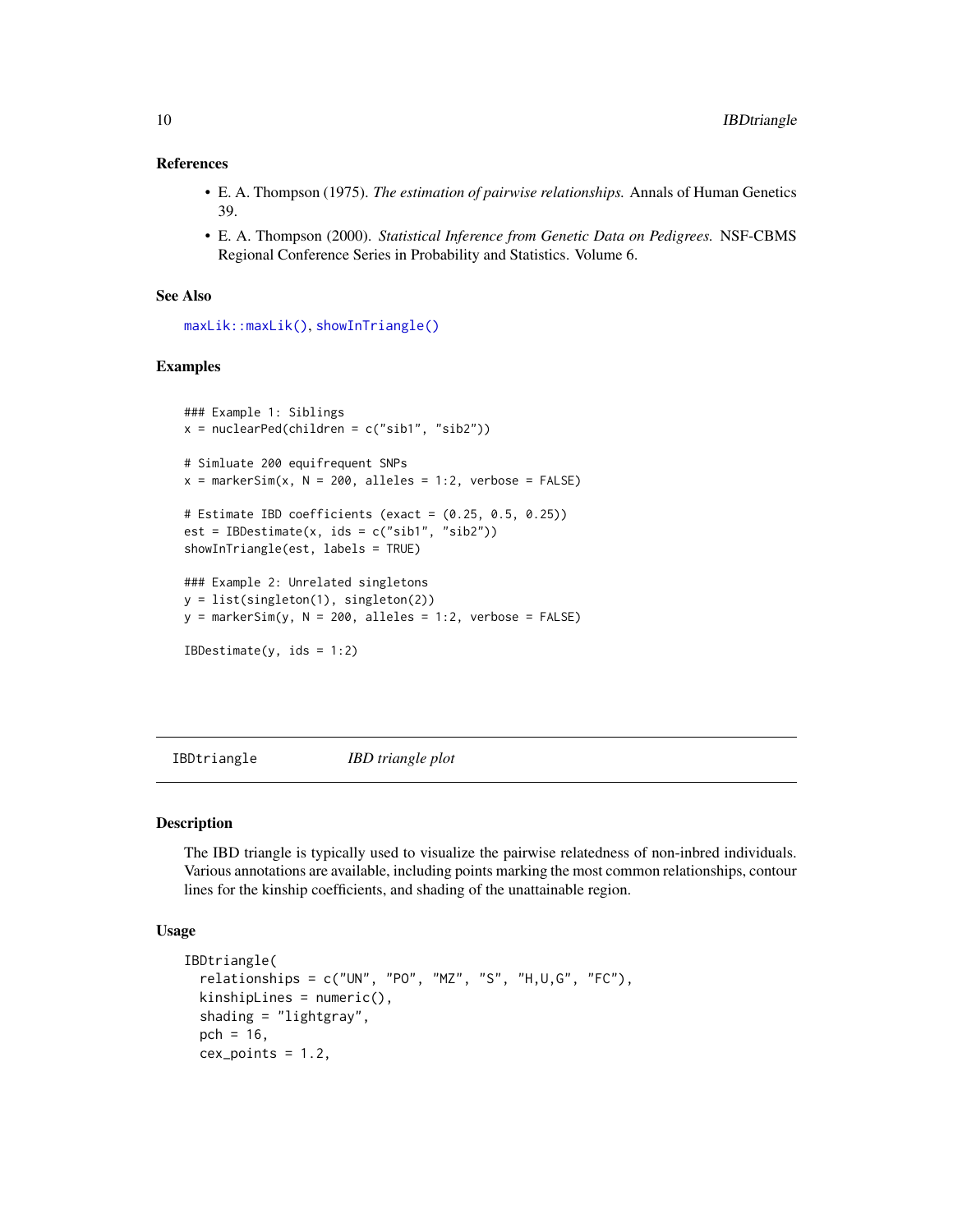#### <span id="page-10-0"></span>**IBDtriangle** 11

```
cex\_text = 1.2,axes = FALSE,
xlim = c(0, 1),ylim = c(0, 1),xlab = expression(kappa[0]),
ylab = expression(kappa[2]),
cex\_lab = cex\_text,mar = c(3.1, 3.1, 1, 1),keep.par = TRUE
```
#### Arguments

)

| relationships | A character vector indicating relationships points to be included in the plot. See<br>Details for a list of valid entries.          |
|---------------|-------------------------------------------------------------------------------------------------------------------------------------|
| kinshipLines  | A numeric vector (see Details).                                                                                                     |
| shading       | The shading colour for the unattainable region.                                                                                     |
| pch           | Symbol used for the relationship points (see $par()$ ).                                                                             |
| cex_points    | A number controlling the symbol size for the relationship points.                                                                   |
| cex_text      | A number controlling the font size for the relationship labels.                                                                     |
| axes          | A logical: Draw surrounding axis box?                                                                                               |
|               | xlim, ylim, mar Graphical parameters; see par().                                                                                    |
| xlab, ylab    | Axis labels                                                                                                                         |
| cex_lab       | A number controlling the font size for the axis labels.                                                                             |
| keep.par      | A logical. If TRUE, the graphical parameters are not reset after plotting, which<br>may be useful for adding additional annotation. |

## Details

For any pair of non-inbred individuals A and B, their genetic relationship can be summarized by the IBD coefficients  $(\kappa_0, \kappa_1, \kappa_2)$ , where  $\kappa_i = P(A \text{ and } B \text{ share } i \text{ alleles IBD at random autosomal locus}).$ Since  $\kappa_0 + \kappa_1 + \kappa_2 = 1$ , any relationship corresponds to a point in the triangle in the  $(\kappa_0, \kappa_2)$ -plane defined by  $\kappa_0 \ge 0, \kappa_2 \ge 0, \kappa_0 + \kappa_2 \le 1$ . The choice of  $\kappa_0$  and  $\kappa_2$  as the axis variables is done for reasons of symmetry and is not significant (other authors have used different views of the triangle).

As shown in (Thompson, 1976) points in the subset of the triangle defined by  $4\kappa_0\kappa_2 > \kappa_1^2$  are unattainable for pairwise relationships. By default this region in shaded in a 'lightgray' colour.

The IBD coefficients are linearly related to the kinship coefficient  $\phi$  by the formula

$$
\phi = 0.25\kappa_1 + 0.5\kappa_2.
$$

By indicating values for  $\phi$  in the kinshiplines argument, the corresponding contour lines are shown as dashed lines in the triangle plot.

The following abbreviations are valid entries in the relationships argument:

• UN = unrelated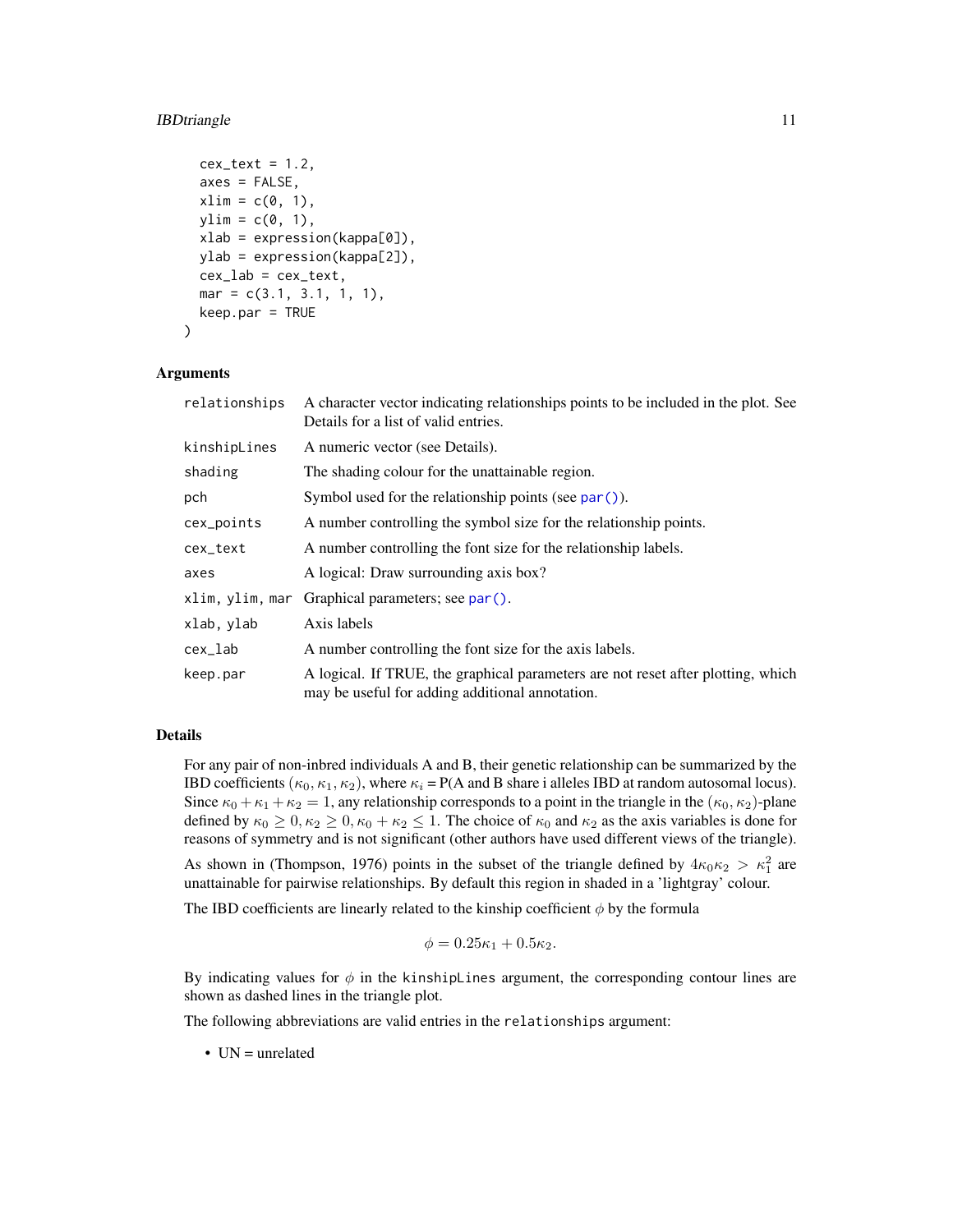## <span id="page-11-0"></span>12 **IBDtriangle**

- PO = parent/offspring
- MZ = monozygotic twins
- $S = full siblings$
- H,U,G = half sibling/avuncular (uncle)/grandparent
- $FC = first \text{cousins}$
- $SC = second \text{ cousins}$
- DFC = double first cousins
- $Q =$  quadruple first half cousins

## Value

None

## Author(s)

Magnus Dehli Vigeland

#### References

- E. A. Thompson (1975). *The estimation of pairwise relationships.* Annals of Human Genetics 39.
- E. A. Thompson (1976). *A restriction on the space of genetic relationships.* Annals of Human Genetics 40.

## See Also

[IBDestimate\(\)](#page-8-1)

```
opar = par(no.readonly = TRUE) # store graphical parameters
```

```
IBDtriangle()
IBDtriangle(kinshipLines = c(0.25, 0.125), shading = NULL, cex\_text = 0.8)par(opar) # reset graphical parameters
```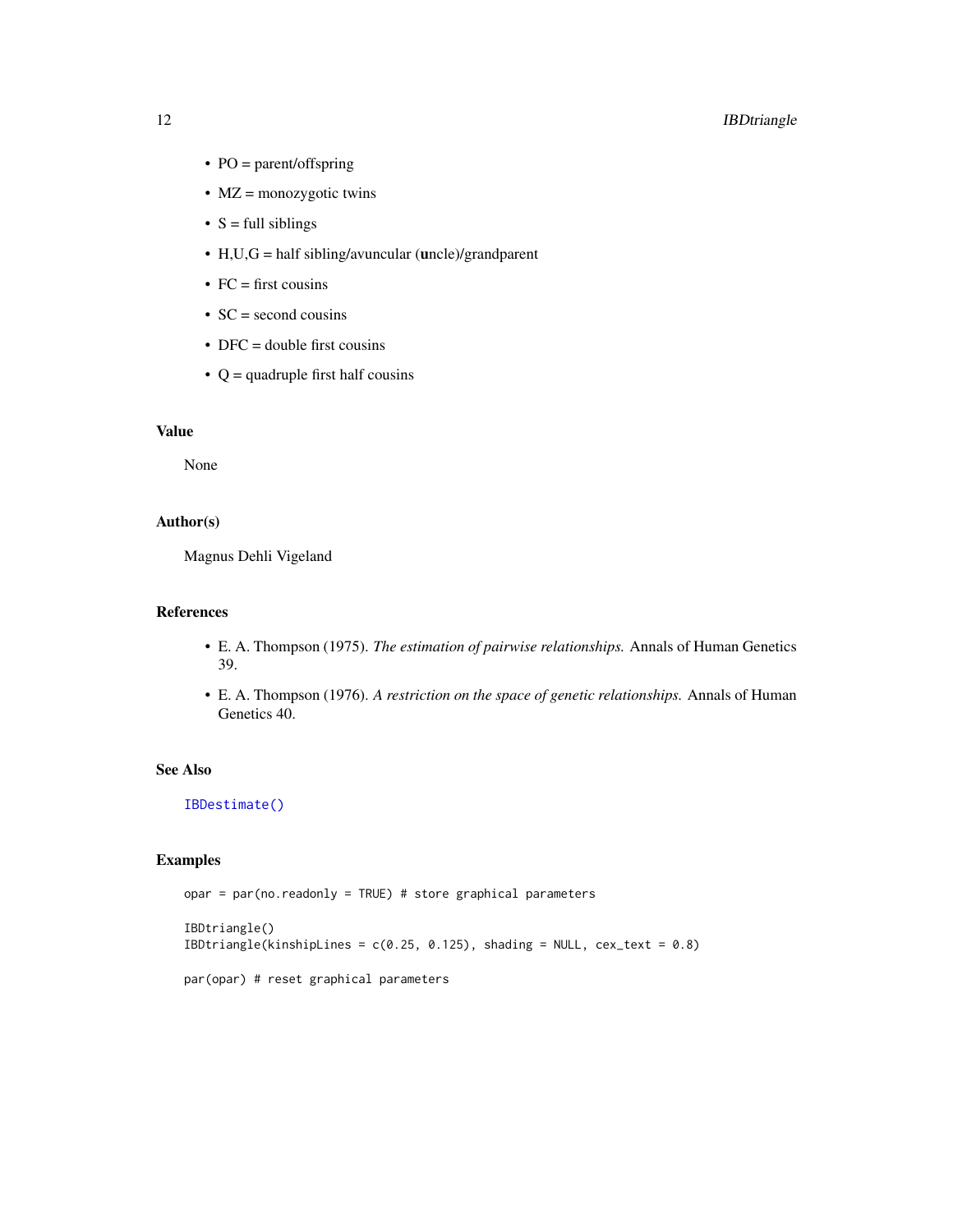<span id="page-12-0"></span>

## Description

This function computes likelihood ratios (LRs) for a given a list of pedigrees with attached markers. The user must indicate which of the pedigrees is the 'reference', which will be used in the denominator in each LR.

#### Usage

kinshipLR(x, ref, markers)

## Arguments

| X       | A list of pedigree alternatives. Each alternative should be either a single ped<br>object or a list of such.                        |
|---------|-------------------------------------------------------------------------------------------------------------------------------------|
| ref     | A single integer, indicating the index (in the list x) of the reference alternative.<br>This is used in the denominator of each LR. |
| markers | A vector of integers, indexing which markers should be included. If NULL (the<br>default) all markers are used.                     |

#### Value

A LRresultobject, which is essentially a list with entries

- LRtotal : Total likelihood ratios
- LRperMarker : Likelihood ratios for each marker
- likelihoodsPerMarker : Likelihoods for each marker
- time user system and elapsed time

## Author(s)

Magnus Dehli Vigeland and Thore Egeland

#### See Also

[LRpower\(\)](#page-13-1), [pedtools::transferMarkers\(\)](#page-0-0)

```
# Simulate 5 markers for a pair of full sibs
set.seed(123)
sibs = nuclearPed(children = c("A", "B"))sibs = simpleSim(sibs, N = 5, alleles = 1:4, ids = c("A", "B"))
```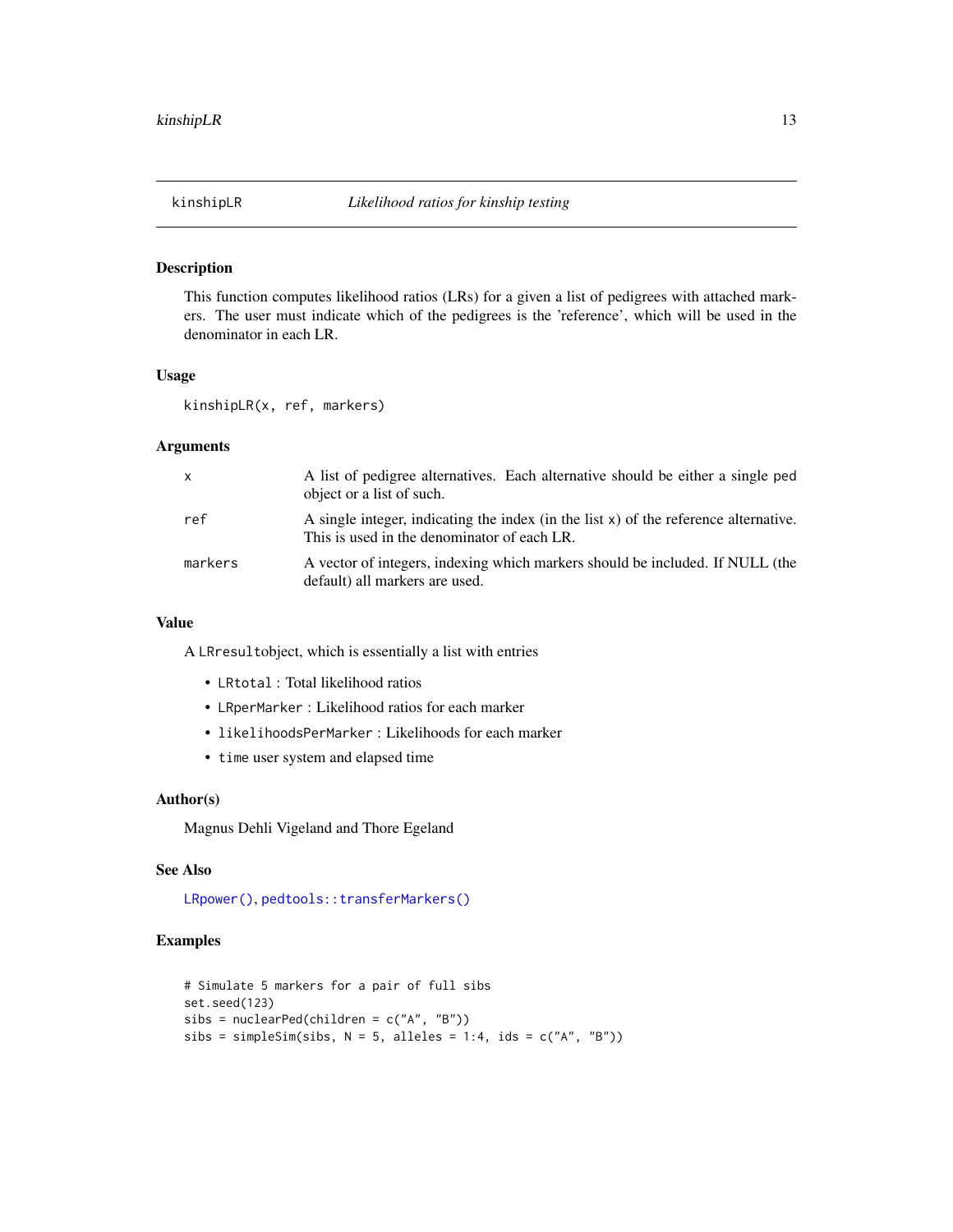```
# Create two alternative hypotheses and transfer the simulated genotypes to them
halfsibs = relabel(halfSibPed(), old = 4:5, new = c("A", "B"))
halfsibs = transferMarkers(sibs, halfsibs)
unrel = list(singleton("A"), singleton("B"))
unrel = transferMarkers(sibs, unrel)
# Compute LR with 'unrelated' as reference
res = kinshipLR(list(sibs, halfsibs, unrel), ref = 3)
res
# Detailed results
res$LRperMarker
res$likelihoodsPerMarker
```
<span id="page-13-1"></span>LRpower *Power simulation for kinship LR*

## Description

This function uses simulations to estimate the likelihood ratio (LR) distribution in a given kinship testing scenario. In the most general setting, three pedigrees are involved: the two pedigrees being compared, and the true relationship (which may differ from the other two). A subset of individuals are available for genotyping. Some individuals may already be genotyped; all simulations are then conditional on these.

```
LRpower(
  numeratorPed,
  denominatorPed,
  truePed = numeratorPed,
  ids,
  markers = NULL,
  source = "true",nsim = 1,
  threshold = NULL,
  disableMutations = NA,
  alleles = NULL,
  afreq = NULL,
  Xchrom = FALSE,
  knownGenotypes = NULL,
  plot = FALSE,
  plotMarkers = NULL,
  seed = NULL,
  verbose = TRUE
)
```
<span id="page-13-0"></span>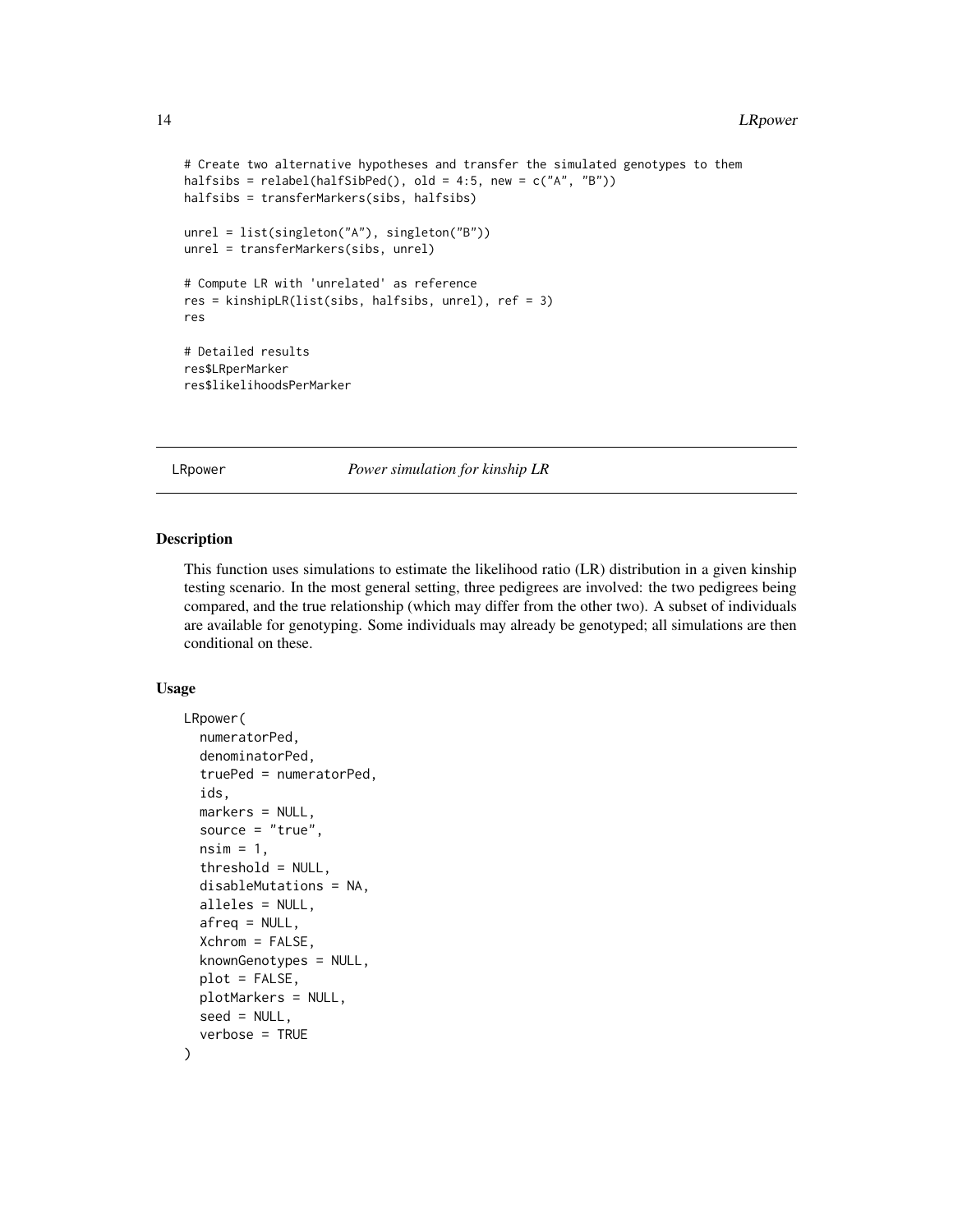#### **LRpower** 15

## Arguments

| numeratorPed, denominatorPed | ped objects (or lists of such), describing the two relationships under comparison.                                                                                                                                                          |
|------------------------------|---------------------------------------------------------------------------------------------------------------------------------------------------------------------------------------------------------------------------------------------|
| truePed                      | A ped object (or a list of such), describing the true relationship. By default equal<br>to numeratorPed.                                                                                                                                    |
| ids                          | Individuals available for genotyping.                                                                                                                                                                                                       |
| markers                      | A vector indicating the names or indices of markers attached to the source pedi-<br>gree. If NULL (default), then all markers attached to the source pedigree are<br>used. If alleles or afreq is non-NULL, then this parameter is ignored. |
| source                       | Either "true" (default), "numerator" or "denominator", indicating which pedi-<br>gree is used as source for marker data.                                                                                                                    |
| nsim                         | A positive integer: the number of simulations.                                                                                                                                                                                              |
| threshold                    | A numeric vector with one or more positive numbers used as LR thresholds.                                                                                                                                                                   |
| disableMutations             |                                                                                                                                                                                                                                             |
|                              | Not implemented yet.                                                                                                                                                                                                                        |
| alleles, afreq, Xchrom       | If these are given, they are used (together with knownGenotypes) to create a<br>marker object on the fly.                                                                                                                                   |
|                              | knownGenotypes A list of triplets $(a, b, c)$ , indicating that individual a has genotype $b/c$ . Ignored<br>unless alleles or afreq is non-NULL.                                                                                           |
| plot                         | Either a logical or the character "plotOnly". If the latter, a plot is drawn, but no<br>further computations are done.                                                                                                                      |
| plotMarkers                  | A vector of marker names or indices whose genotypes are to be included in the<br>plot.                                                                                                                                                      |
| seed                         | A numeric seed for the random number generator (optional).                                                                                                                                                                                  |
| verbose                      | A logical.                                                                                                                                                                                                                                  |

### Value

A LRpowerResult object, which is essentially a list with the following entries:

- LRperSim: A numeric vector of length nsim containing the total LR for each simulation.
- meanLRperMarker: The mean LR per marker, over all simulations.
- meanLR: The mean total LR over all simulations.
- meanLogLR: The mean total log10(LR) over all simulations.
- IP: A named numeric of the same length as threshold. For each element of threshold, the fraction of simulations resulting in a LR exceeding the given number.
- time: The total computation time.
- params: A list containing the input parameters missing, markers, nsim, threshold and disableMutations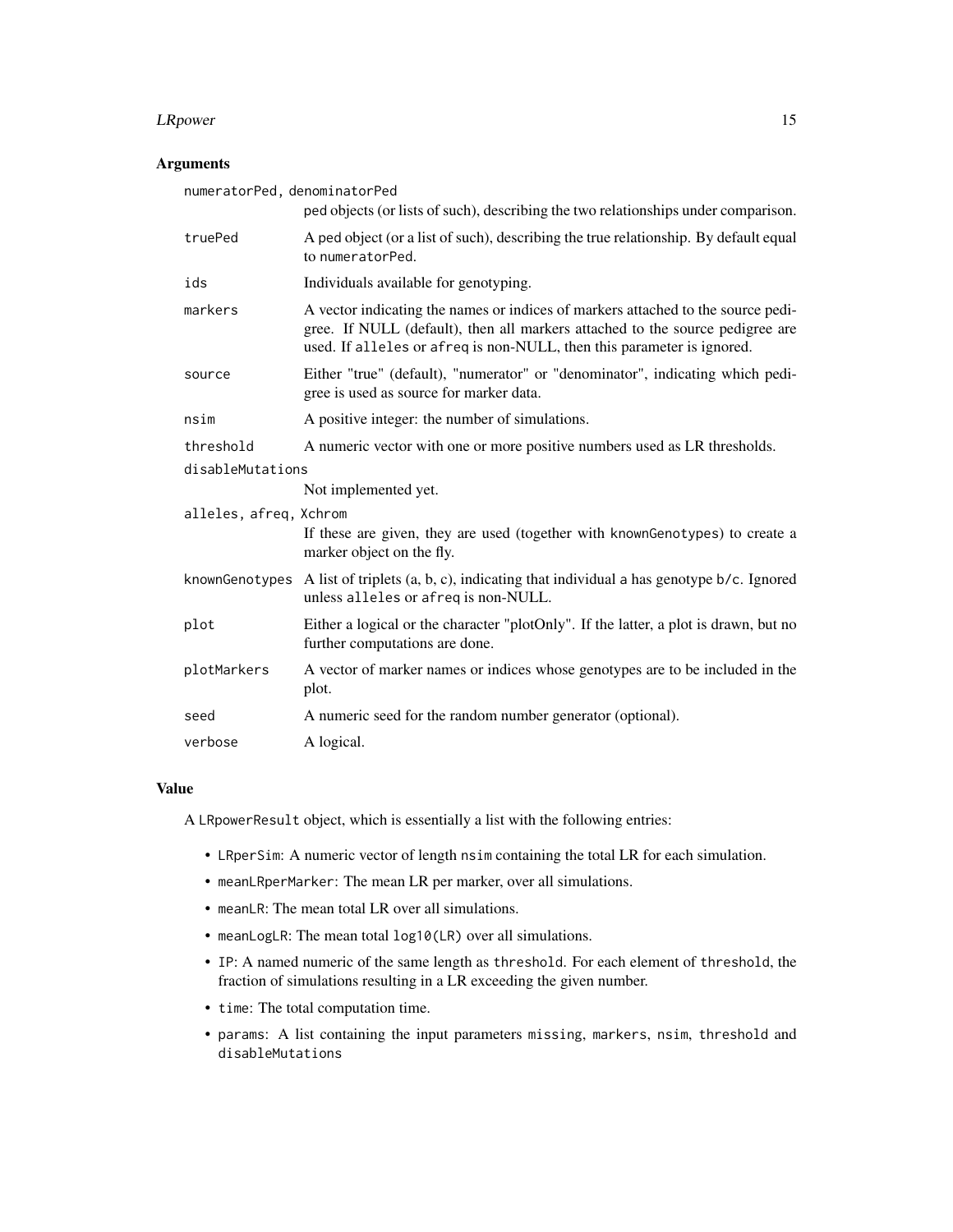## Examples

```
# Paternity LR of siblings
claim = nuclearPed(fa = "A", mo = "NN", children = "B")
unrel = list(singleton("A"), singleton("B"))
truth = nuclearPed(children = c("A", "B"))
# Simulation parameters
nsim = 10 # increase!
thresh = 1ids = c("A", "B")# Simulation 1:
als = 1:5afr = runif(5)afr = afr/sum(afr)pow1 = LRpower(claim, unrel, truth, ids = ids, nsim = nsim, threshold = thresh,
               alleles = als, afreq = afr, seed = 123)
pow1
# Simulation 2: Same, but using an attached marker
m = marker(truth, alleles = als, afreq = afr)
truth = setMarkers(truth, m)
pow2 = LRpower(claim, unrel, truth, ids = ids, nsim = nsim, threshold = thresh,
               markers = 1, seed = 123)
stopifnot(identical(pow1$LRperSim, pow2$LRperSim))
# Founder inbreeding in true pedigree
founderInbreeding(truth, founders(truth)) = 0.5truth
pow3 = LRpower(claim, unrel, truth, ids = ids, nsim = nsim, threshold = thresh,
               markers = 1, seed = 123, plot = TRUE)
pow3
```
<span id="page-15-1"></span>markerSim *Marker simulation*

## Description

Simulates marker genotypes conditional on the pedigree structure and known genotypes. Note: This function simulates independent realisations at a single locus. Equivalently, it can be thought of as independent simulations of identical, unlinked markers. For simulations of a *set* of markers, see [profileSim\(\)](#page-27-1).

<span id="page-15-0"></span>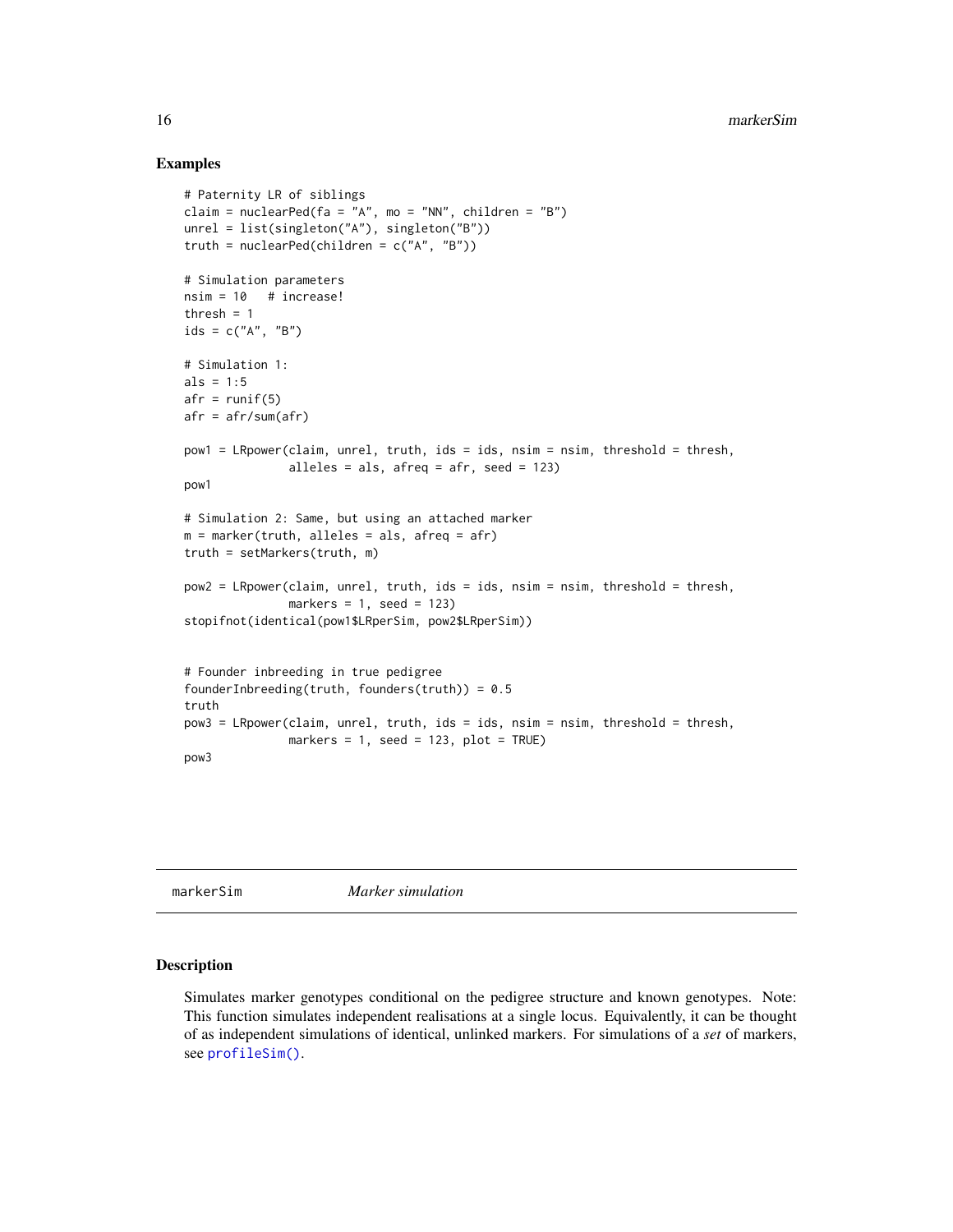#### <span id="page-16-0"></span>markerSim and the contract of the contract of the contract of the contract of the contract of the contract of the contract of the contract of the contract of the contract of the contract of the contract of the contract of

## Usage

```
markerSim(
 x,
 N = 1,
 ids = NULL,
 alleles = NULL,
 afreq = NULL,
 mutmod = NULL,
 rate = NULL,
 partialmarker = NULL,
  loopBreakers = NULL,
  eliminate = 0,seed = NULL,
  verbose = TRUE
)
```
## Arguments

| X             | A ped object or a list of such.                                                                                                                                                                                                     |
|---------------|-------------------------------------------------------------------------------------------------------------------------------------------------------------------------------------------------------------------------------------|
| N             | A positive integer: the number of (independent) markers to be simulated.                                                                                                                                                            |
| ids           | A vector containing ID labels of those pedigree members whose genotypes<br>should be simulated. By default, all individuals are included.                                                                                           |
| alleles       | A vector containing the alleles for the marker to be simulation. If a single integer<br>is given, this is interpreted as the number of alleles, and the actual alleles as<br>1: alleles. Must be NULL if partialmarker is non-NULL. |
| afreg         | A vector containing the population frequencies for the marker alleles. Must be<br>NULL if partialmarker is non-NULL.                                                                                                                |
| mutmod, rate  | Arguments specifying a mutation model, passed on to pedtools::marker()<br>(see there for explanations).                                                                                                                             |
| partialmarker | Either NULL (resulting in unconditional simulation), a marker object (on which<br>the simulation should be conditioned) or the name (or index) of a marker at-<br>tached to x.                                                      |
| loopBreakers  | A numeric containing IDs of individuals to be used as loop breakers. Relevant<br>only if the pedigree has loops, and only if partialmarker is non-NULL. See<br>pedtools::breakLoops().                                              |
| eliminate     | A non-negative integer, indicating the number of iterations in the internal genotype-<br>compatibility algorithm. Positive values can save time if partialmarker is<br>non-NULL and the number of alleles is large.                 |
| seed          | NULL, or a numeric seed for the random number generator.                                                                                                                                                                            |
| verbose       | A logical.                                                                                                                                                                                                                          |

## Details

This implements (with various time savers) the algorithm used in SLINK of the LINKAGE/FASTLINK suite. If partialmarker is NULL, genotypes are simulated by simple gene dropping, using [simpleSim\(\)](#page-30-1).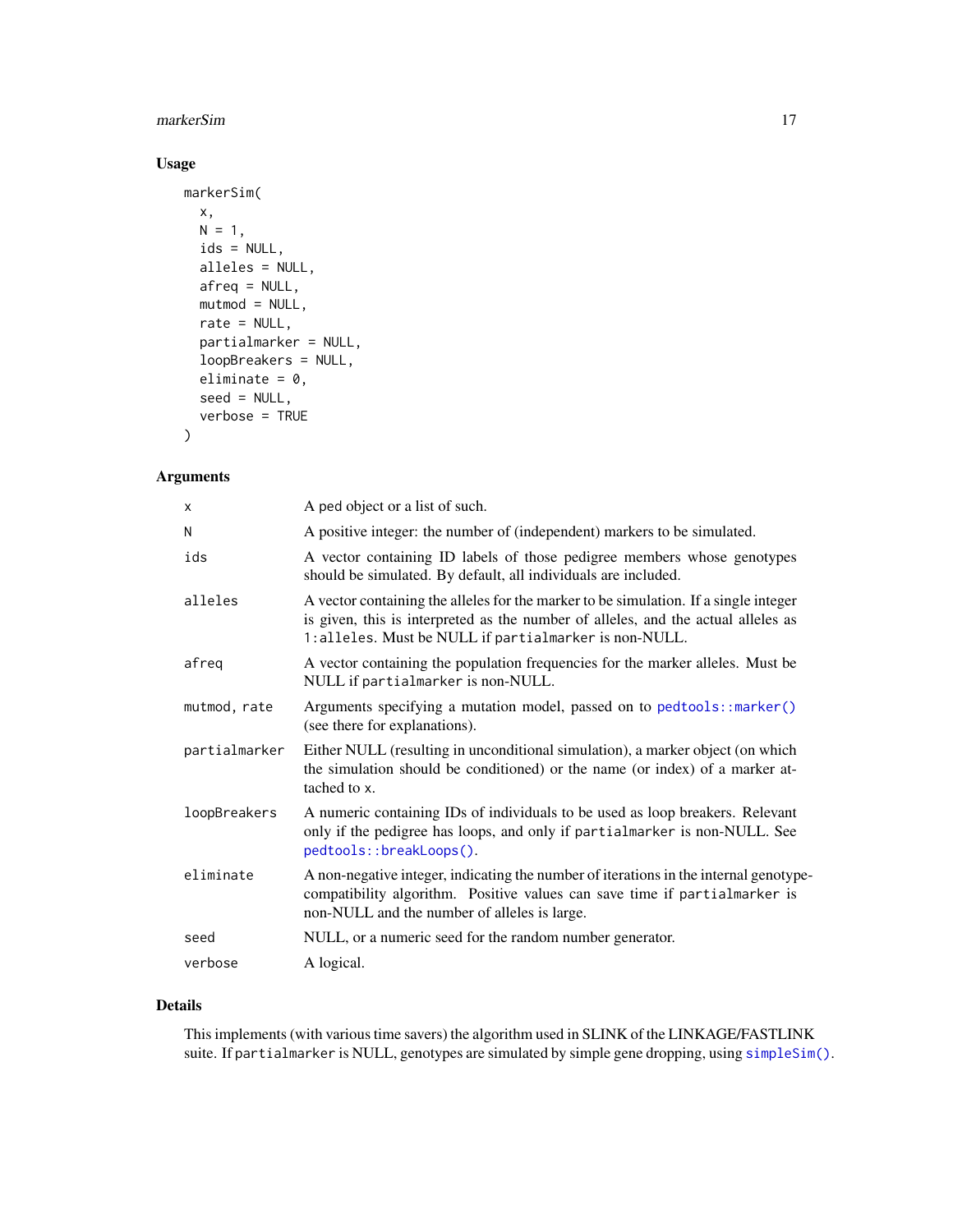<span id="page-17-0"></span>A ped object equal to x except its MARKERS entry, which consists of the N simulated markers.

#### Author(s)

Magnus Dehli Vigeland

## References

G. M. Lathrop, J.-M. Lalouel, C. Julier, and J. Ott, *Strategies for Multilocus Analysis in Humans*, PNAS 81(1984), pp. 3443-3446.

#### See Also

[profileSim\(\)](#page-27-1), [simpleSim\(\)](#page-30-1)

#### Examples

```
x = nuclearPed(2)# Unconditional simulation
markerSim(x, N = 2, alleles = 1:3)
# Conditional on one child being homozygous 1/1
x = setMarkers(x, marker(x, '3' = 1, alleles = 1:3))markerSim(x, N = 2, partialmarker = 1)
markerSim(x, N = 1, ids = 4, partialmarker = 1, verbose = FALSE)
```
<span id="page-17-1"></span>missingPersonEP *Exclusion power for missing person cases*

## **Description**

This is a wrapper of [exclusionPower\(\)](#page-1-1) for the special case of a reference family with a single missing member. Some reference members should already be genotyped. The function computes the power to exclude an unrelated individual, i.e. the probability of observing (in a truly unrelated individual) a genotype incompatible with the reference.

```
missingPersonEP(
  reference,
 missing,
 markers = NULL,
  disableMutations = NA,
  verbose = TRUE
)
```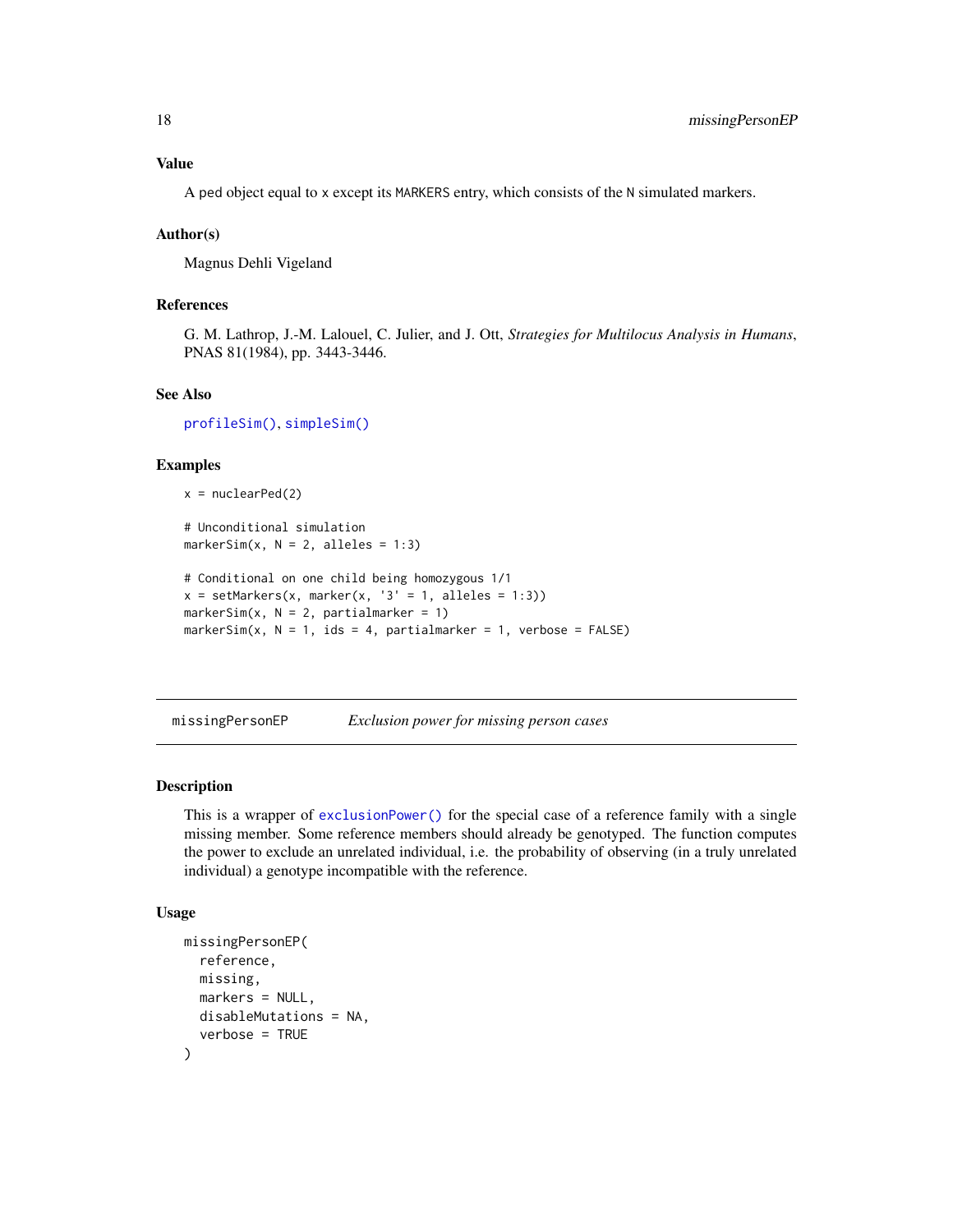#### <span id="page-18-0"></span>Arguments

| reference        | A ped object with attached markers.                                                                                                                                                                                                                |
|------------------|----------------------------------------------------------------------------------------------------------------------------------------------------------------------------------------------------------------------------------------------------|
| missing          | The ID label of the missing pedigree member.                                                                                                                                                                                                       |
| markers          | A vector indicating the names or indices of markers attached to the source pedi-<br>gree. If NULL (default), then all markers attached to the source pedigree are<br>used. If alleles or afreq is non-NULL, then this parameter is ignored.        |
| disableMutations |                                                                                                                                                                                                                                                    |
|                  | This parameter determines how mutation models are treated. Possible values are<br>as follows:                                                                                                                                                      |
|                  | • NA (the default): Mutations are disabled only for those markers whose<br>known genotypes are consistent with reference. This is determined by<br>temporarily removing all mutation models and checking which markers<br>have nonzero likelihood. |
|                  | • TRUE: Mutations are disabled for all markers. This will result in an error if<br>any markers are inconsistent with reference.                                                                                                                    |
|                  | • FALSE: No action is done to disable mutations.                                                                                                                                                                                                   |
|                  | • A vector containing the names or indices of those markers for which muta-<br>tions should be disabled.                                                                                                                                           |
| verbose          | A logical.                                                                                                                                                                                                                                         |

#### Value

The EPresult object returned by [exclusionPower\(\)](#page-1-1).

```
# Four siblings; the fourth is missing
x = nuclearPed(4)# Remaining sibs typed with 4 triallelic markers
x = markerSim(x, N = 4, ids = 3:5, alleles = 1:3, seed = 577, verbose = FALSE)
# Add marker with inconsistency in reference genotypes
# (this should be ignored by `missingPersonEP()`)
badMarker = marker(x, '3' = 1, '4' = 2, '5' = 3)
x = addMarkers(x, badMarker)
# Compute exclusion power statistics
missingPersonEP(x, missing = 6)
# With marker names:
name(x, 1:5) = paste0("M", 1:5)missingPersonEP(x, missing = 6)
```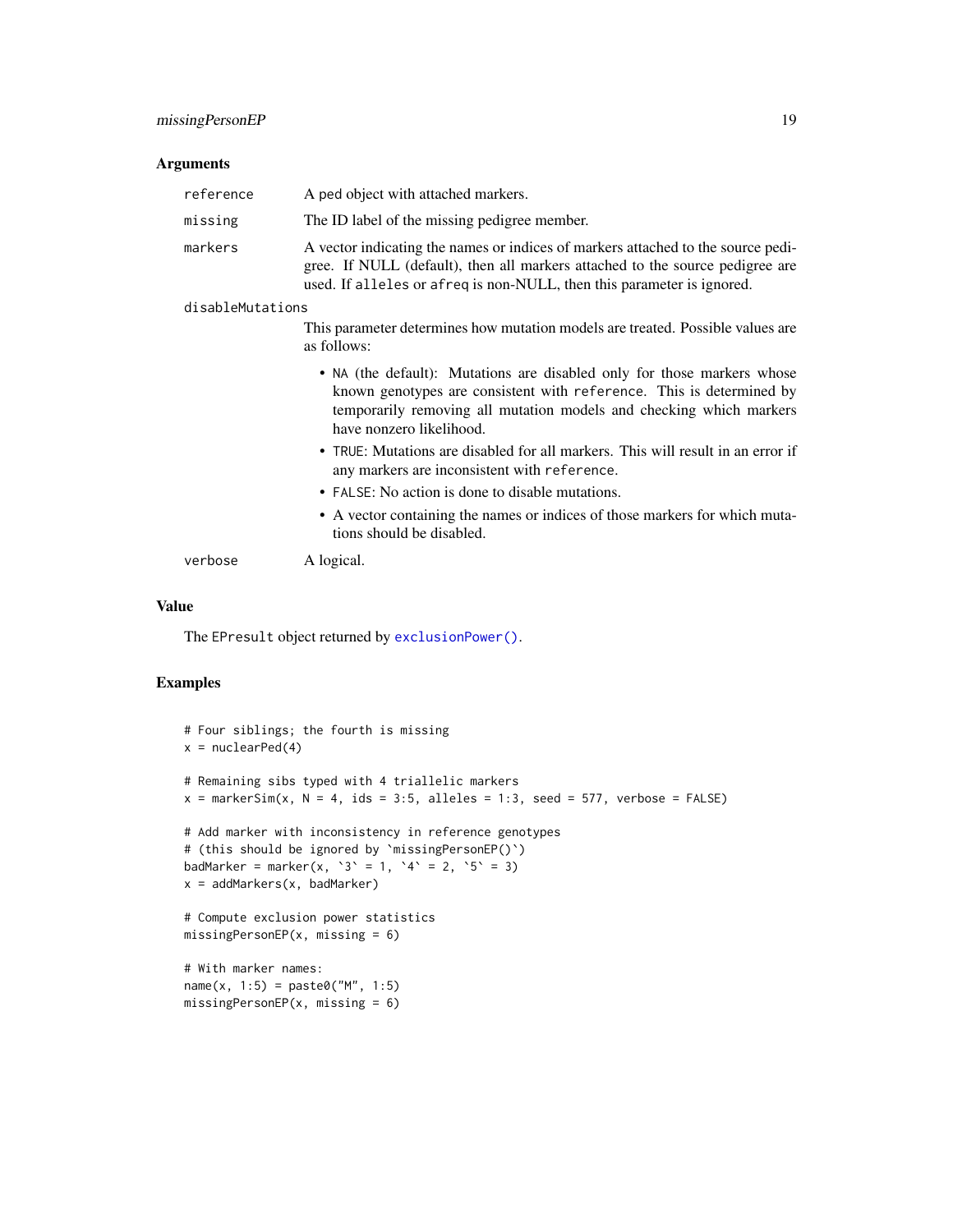<span id="page-19-1"></span><span id="page-19-0"></span>

## Description

Inclusion power for missing person cases

## Usage

```
missingPersonIP(
 reference,
 missing,
 markers,
 nsim = 1,threshold = NULL,
 disableMutations = NA,
 seed = NULL,
  verbose = TRUE
)
```
## Arguments

| reference        | A ped object with attached markers.                                                                                                                                                                                                                |
|------------------|----------------------------------------------------------------------------------------------------------------------------------------------------------------------------------------------------------------------------------------------------|
| missing          | The ID label of the missing pedigree member.                                                                                                                                                                                                       |
| markers          | A vector indicating the names or indices of markers attached to the source pedi-<br>gree. If NULL (default), then all markers attached to the source pedigree are<br>used. If alleles or afreq is non-NULL, then this parameter is ignored.        |
| nsim             | A positive integer: the number of simulations                                                                                                                                                                                                      |
| threshold        | A numeric vector with one or more positive numbers used as the likelihood ratio<br>thresholds for inclusion                                                                                                                                        |
| disableMutations |                                                                                                                                                                                                                                                    |
|                  | This parameter determines how mutation models are treated. Possible values are<br>as follows:                                                                                                                                                      |
|                  | • NA (the default): Mutations are disabled only for those markers whose<br>known genotypes are consistent with reference. This is determined by<br>temporarily removing all mutation models and checking which markers<br>have nonzero likelihood. |
|                  | • TRUE: Mutations are disabled for all markers. This will result in an error if<br>any markers are inconsistent with reference.                                                                                                                    |
|                  | • FALSE: No action is done to disable mutations.                                                                                                                                                                                                   |
|                  | • A vector containing the names or indices of those markers for which muta-<br>tions should be disabled.                                                                                                                                           |
| seed             | A numeric seed for the random number generator (optional)                                                                                                                                                                                          |
| verbose          | A logical.                                                                                                                                                                                                                                         |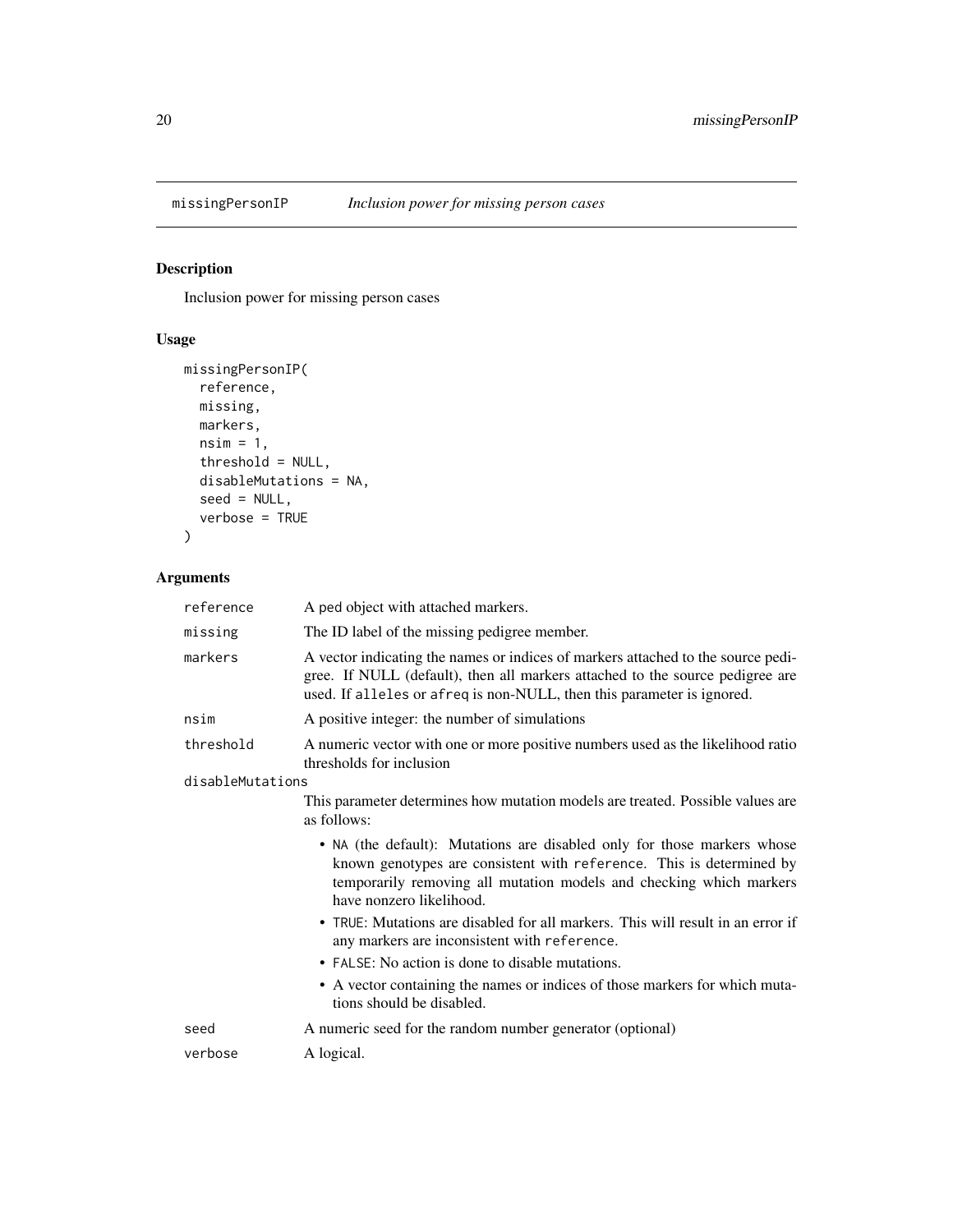#### <span id="page-20-0"></span>missingPersonPlot 21

#### Value

A mpIP object, which is essentially a list with the following entries:

- LRperSim: A numeric vector of length nsim containing the total LR for each simulation.
- meanLRperMarker: The mean LR per marker, over all simulations.
- meanLR: The mean total LR over all simulations.
- meanLogLR: The mean total log10(LR) over all simulations.
- IP: A named numeric of the same length as threshold. For each element of threshold, the fraction of simulations resulting in a LR exceeding the given number.
- time: The total computation time.
- params: A list containing the input parameters missing, markers, nsim, threshold and disableMutations

## Examples

```
# Four siblings; the fourth is missing
x = nuclearPed(4)# Remaining sibs typed with 5 triallelic markers
x = markerSim(x, N = 5, ids = 3:5, alleles = 1:3, seed = 123, verbose = FALSE)
# Compute exclusion power statistics
missingPersonIP(x, missing = 6, nsim = 5, threshold = c(10, 100))
# Compare with genotypes
x
```
missingPersonPlot *Missing person plot*

#### Description

Visualises the competing hypotheses of a family reunion case. A plot with two panels is generated. The left panel shows a pedigree in which the *person of interest* (POI) is identical to the *missing person* (MP). The right panel shows the situation where these two are unrelated. See Details for further explanations.

```
missingPersonPlot(
  reference,
 missing,
  id.labels = labels(reference),
 MP.load = "MP",
```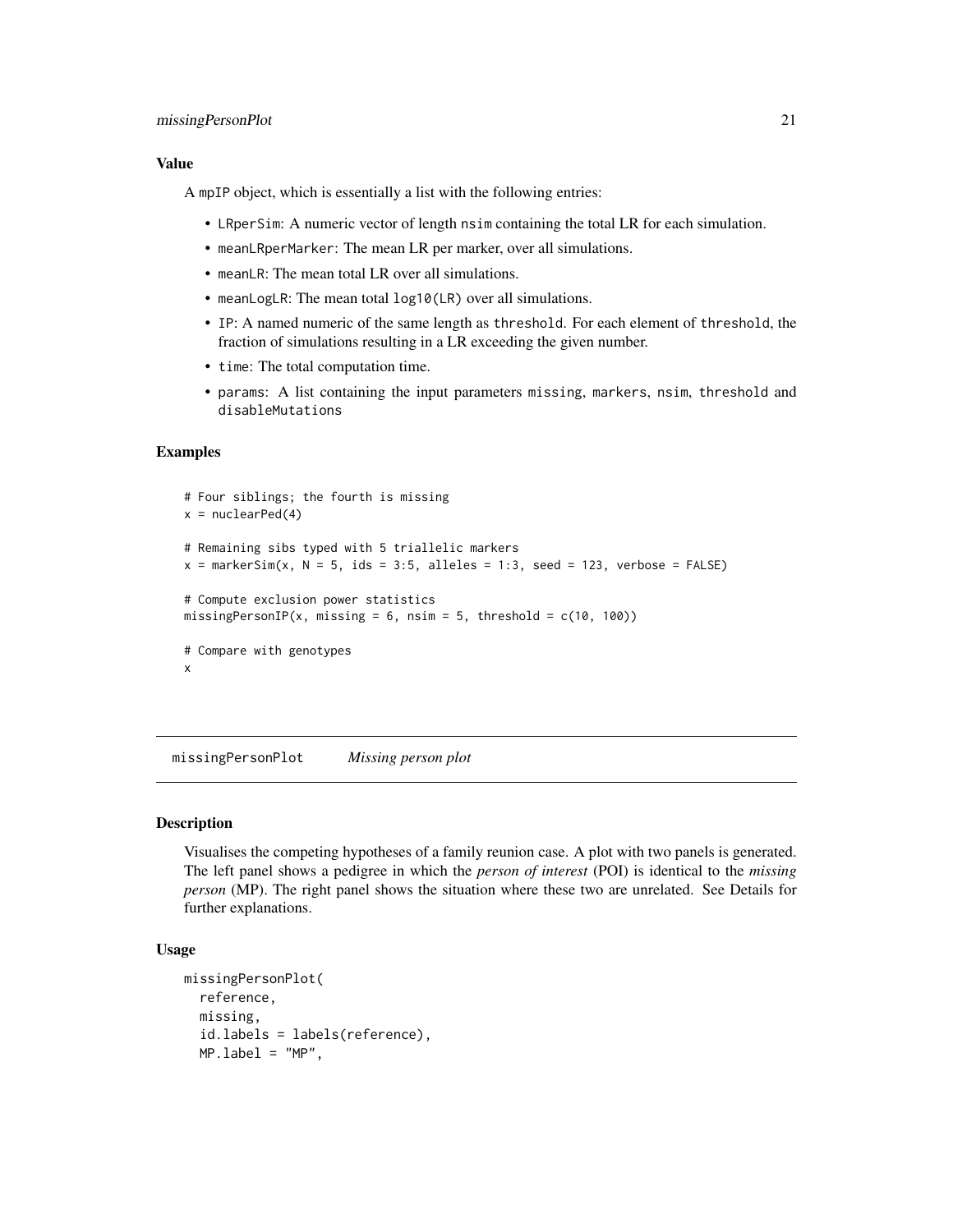```
POI.label = "POI",
 marker = NULL,
 shaded = "typed",
 P0I.col = "red",POI.shaded = FALSE,
 POI.height = 8,
 width = 4,
 newdev = TRUE,frametitles = c(expression(H[1] * ": POI is MP"), expression(H[2] *
   ": POI unrelated")),
  ...
)
```
## Arguments

| reference   | A pedtools::ped() object.                                                                                                                                                          |
|-------------|------------------------------------------------------------------------------------------------------------------------------------------------------------------------------------|
| missing     | The ID label of the missing pedigree member.                                                                                                                                       |
| id.labels   | A character vector with labels for the pedigree members. See pedtools::plot.ped().                                                                                                 |
| MP.label    | The label of the missing member. Default: "MP".                                                                                                                                    |
| POI.label   | The label of the person of interest. Default: "POI".                                                                                                                               |
| marker      | Optional vector of marker indices to be included in the plot.                                                                                                                      |
| shaded      | A vector of ID labels indicating who should appear with shaded symbols. By<br>default, all typed members.                                                                          |
| POI.col     | The plot colour of POI. Default: red.                                                                                                                                              |
| POI.shaded  | A logical: If TRUE (default), the POI is plotted with a shaded symbol.                                                                                                             |
| POI.height  | A numeric controlling the vertical placement of the POI singleton (in the right<br>panel).                                                                                         |
| width       | A positive number controlling the width of the plot. More specifically this num-<br>ber is the relative width of the reference pedigree, compared to a singleton. De-<br>fault: 4. |
| newdev      | A logical: If TRUE the plot is created in a new plot window.                                                                                                                       |
| frametitles | A character of length 2, with subtitles for the two frames.                                                                                                                        |
| $\cdots$    | Extra parameters passed on to pedtools::plotPedList().                                                                                                                             |
|             |                                                                                                                                                                                    |

## Details

A standard family reunification case involves the following ingredients:

- A reference family in which a single member ("MP") is missing.
- Some of the family members have been genotyped
- A person of interest ("POI") is to be matched against the reference family

After genotyping of POI, the genetic evidence is typically assessed by computing the likelihood ratio of the following hypotheses:

• H1: POI is MP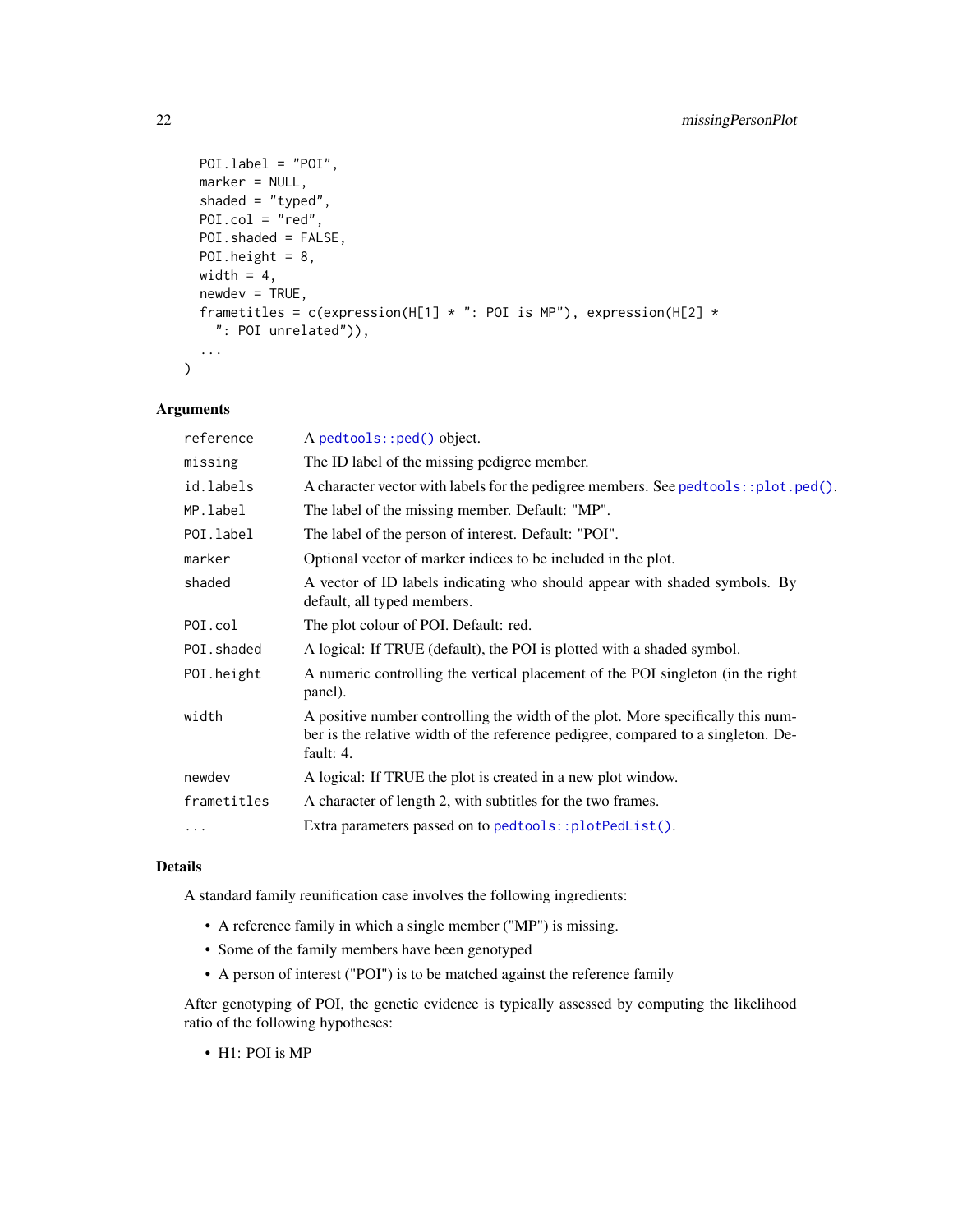#### <span id="page-22-0"></span>MPPsims 23

• H2: POI is unrelated to the family

The goal of this function is to illustrate the above hypotheses, using labels, colours and shading to visualise the different aspects of the situation.

This function cannot handle cases with more complicated hypotheses (e.g. multiple missing persons, or where H2 specifies a different relationship). However, as it is basically a wrapper of [pedtools::plotPedList\(\)](#page-0-0), an interested user should be able to extend the source code to such cases without too much trouble.

## Value

None

#### Examples

```
x = nuclearPed(father = "fa", mother = "mo", children = c("b1", "b2"))# Default plot
missingPersonPlot(x, missing = "b2")
# A bit nicer using various options
missingPersonPlot(x, missing = "b2", MP.label = "Missing", id.label = NULL,
                 shaded = "b1", POI.shaded = TRUE,
                 width = 2, \# adjust internal spacing (see above)
                 dev.width = 7, # device width (see ?plotPedList())
                 dev.height = 3, # device height (see ?plotPedList())
                 fmar = 0.02, # adjust frame margin (see ?plotPedList())
                 cex = 1.5, # larger symbols and label font (see ?par())
                 cex.main = 1.3 # larger frame titles (see ?par())
                 )
```
<span id="page-22-1"></span>MPPsims *Missing person power simulations*

#### Description

Estimate the exclusion/inclusion power for various selections of available individuals.

```
MPPsims(
  reference,
 missing = "MP".selections,
  ep = TRUE,
  ip = TRUE,addBaseline = TRUE,
  nProfiles = 1,
```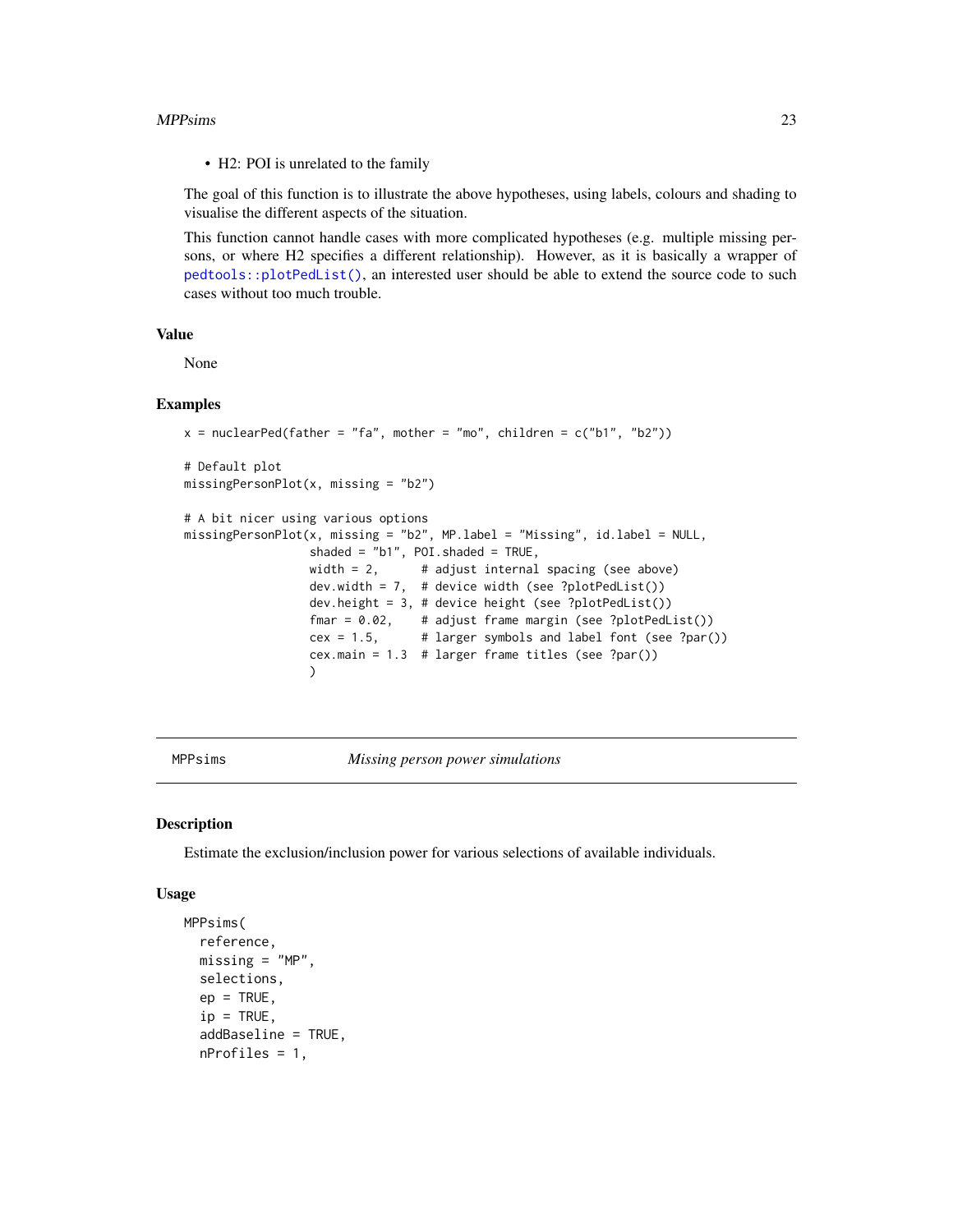```
lrSims = 1,
thresholdIP = NULL,
disableMutations = NA,
numCores = NA,
seed = NULL,
verbose = TRUE
```
)

## Arguments

| reference           | A connected ped object, or a list of pedigrees. In the latter case, the list must<br>have the same length as selections.                                                                                                                           |
|---------------------|----------------------------------------------------------------------------------------------------------------------------------------------------------------------------------------------------------------------------------------------------|
| missing             | The ID label of the missing pedigree member.                                                                                                                                                                                                       |
| selections          | A list of pedigree member subsets. In the special case that all subsets consist of<br>a single individual, selections can be given as a simple vector.                                                                                             |
| ep                  | A logical: Estimate the exclusion power? (Default: TRUE)                                                                                                                                                                                           |
| ip                  | A logical: Estimate the inclusion power? (Default: TRUE)                                                                                                                                                                                           |
| addBaseline         | A logical. If TRUE (default) an <i>empty</i> selection, named "Baseline", is added as<br>the first element of selection.                                                                                                                           |
| nProfiles           | The number of profile simulations for each selection.                                                                                                                                                                                              |
| lrSims, thresholdIP |                                                                                                                                                                                                                                                    |
|                     | Parameters passed onto missingPersonIP().                                                                                                                                                                                                          |
| disableMutations    |                                                                                                                                                                                                                                                    |
|                     | This parameter determines how mutation models are treated. Possible values are<br>as follows:                                                                                                                                                      |
|                     | • NA (the default): Mutations are disabled only for those markers whose<br>known genotypes are consistent with reference. This is determined by<br>temporarily removing all mutation models and checking which markers<br>have nonzero likelihood. |
|                     | • TRUE: Mutations are disabled for all markers. This will result in an error if<br>any markers are inconsistent with reference.                                                                                                                    |
|                     | • FALSE: No action is done to disable mutations.                                                                                                                                                                                                   |
|                     | • A vector containing the names or indices of those markers for which muta-<br>tions should be disabled.                                                                                                                                           |
| numCores            | The number of cores used in the parallelisation setup.                                                                                                                                                                                             |
| seed                | A numeric seed for the random number generator (optional)                                                                                                                                                                                          |
| verbose             | A logical.                                                                                                                                                                                                                                         |

## Value

An object of class "MPPsim", which is basically a list with one entry for each element of selections. Each entry has elements ep and ip, each of which is a list of length nProfiles.

The output object has various attributes reflecting the input. Note that reference and selection may differ slightly from the original input, since they may be modified during the function run. (For instance, a "Baseline" entry is added to selection if addBaseline is TRUE.) The crucial point is that the output attributes correspond exactly to the output data.

<span id="page-23-0"></span>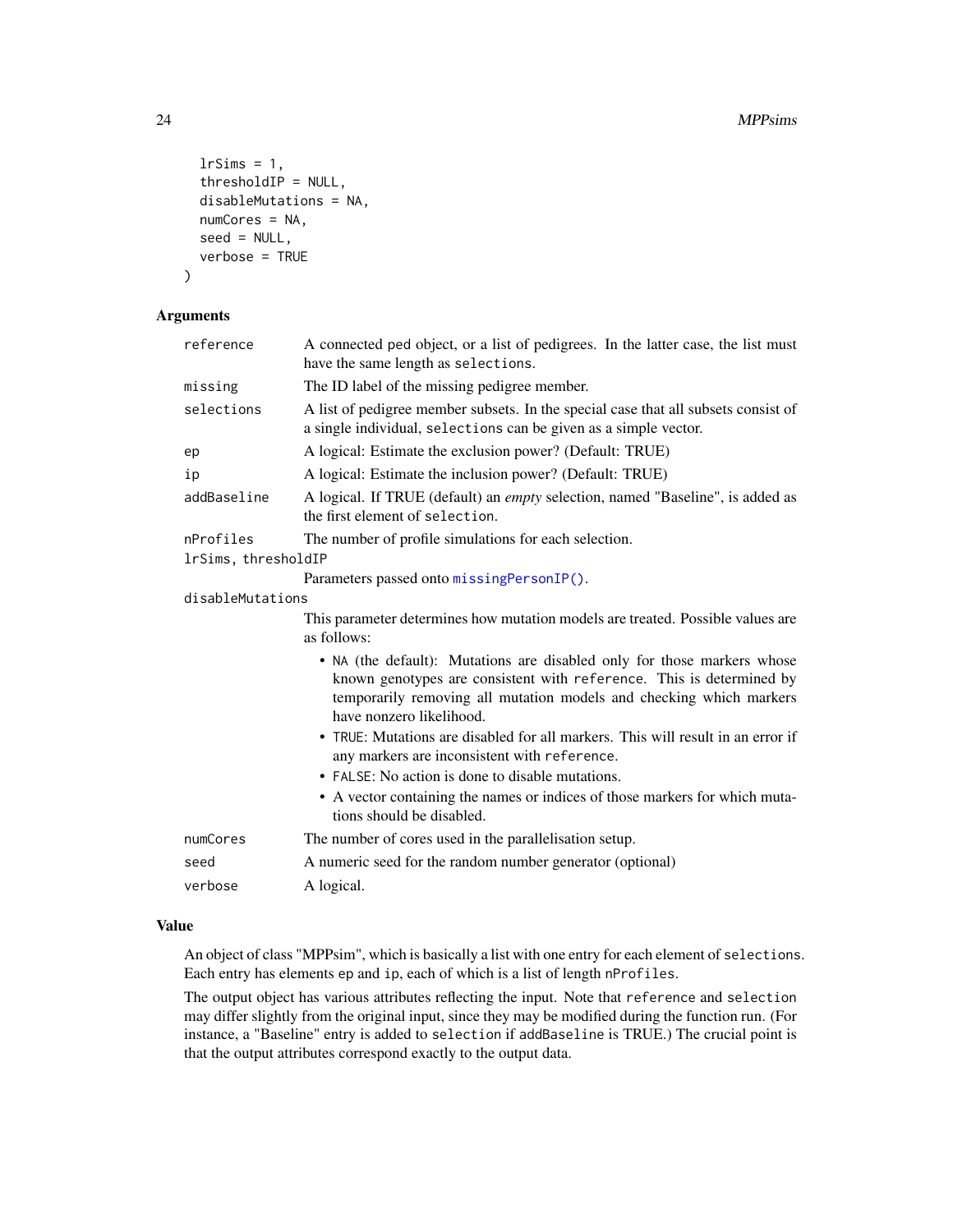#### MPPsims 25

- reference (always a list, of the same length as the selections attribute
- selections
- nProfiles,lrSims,thresholdIP,seed (as in the input)
- totalTime (the total time used)

```
x = nuclearPed(fa = "Gf", mo = "Gm", children = c("Uncle", "Mother"), sex = 1:2)x = addChildren(x, fa = "Father", mo = "Mother", nch = 3, sex = c(1,2,1),id = c("S1", "S2", "MP"))
x = addSon(x, "Father", id = "HS")# Brother S1 is already genotyped with a marker with 5 alleles
m = marker(x, S1 = 1:2, alleles = 1:4)
x = setMarkers(x, m)# Alternatives for additional genotyping
sel = list("Father", "S2", "HS", c("Gm", "Uncle"))
plot(x, marker = 1, shaded = sel)# Simulate
simData = MPPsims(x, selections = sel, nProfiles = 2, lrsims = 2, numCores = 1)# Power plot
powerPlot(simData, type = 3)
### With mutations
# Create inconsistent marker
m2 = mgenotype(m2, "Father") = 3
x = setMarkers(x, list(m, m2))
# Set mutation models for both
mutmod(x, 1:2) = list("equal", rate = 0.1)
# By default mutations are disabled for consistent markers
MPPsim(x, selection s = "Father", addBaseline = FALSE, seed = 123)# Don't disable anything
MPPsims(x, selections = "Father", addBaseline = FALSE, seed = 123,disableMutations = FALSE)
# Disable all mutation models. SHOULD GIVE ERROR FOR SECOND MARKER
MPPsim(x, selection s = "Father", addBaseline = FALSE, seed = 123,disableMutations = TRUE)
# Effect of variable number of alleles
y = nuclearPed(father = "fa", child = "MP")
```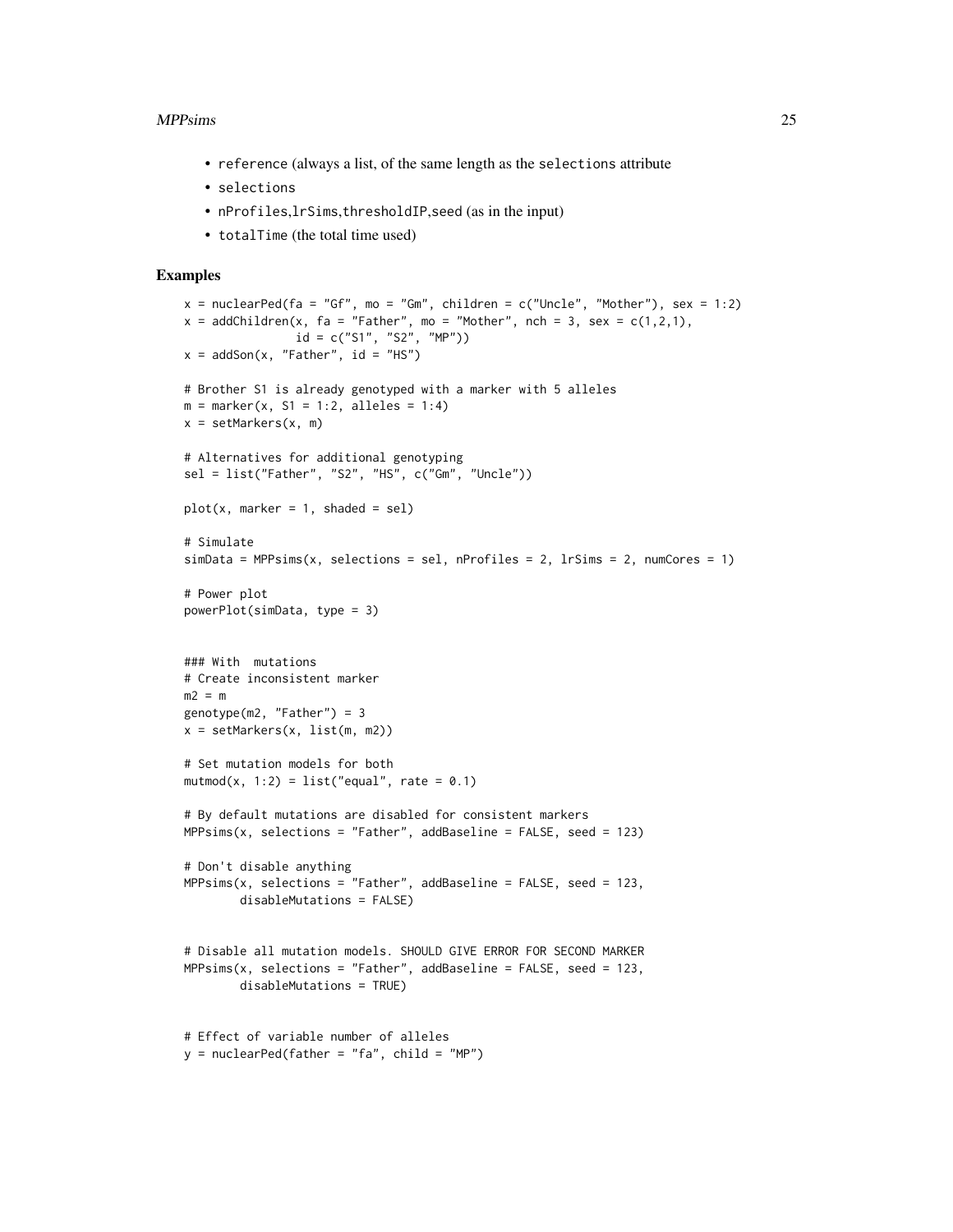```
mlist = lapply(2:5, function(k) marker(y, alleles = 1:k))
y = setMarkers(y, mlist)
peds = lapply(1:nMarkers(y), function(i) selectMarkers(y, i))
sel = rep("fa", 4)names(sel) = paste(2:5, "alleles")
pows = MPPsims(peds, selections = sel, addBaseline = FALSE, lrSims = 10)
powerPlot(pows, type = 3)
```
powerPlot *Exclusion/inclusion power plots*

## Description

This function offers four different visualisations of exclusion/inclusion powers, particularly for missing person cases. Output from [MPPsims\(\)](#page-22-1) may be fed directly as input to this function. The actual plotting is done with ggplot2.

#### Usage

```
powerPlot(
  ep,
  ip,
  type = 1,
  majorpoints = TRUE,
  minorpoints = TRUE,
  ellipse = FALSE,
  col = NULL,\text{labels} = \text{NULL},
  alpha = 1,
  shape = "circle",
  size = 2,
  hline = NULL,
  vline = NULL,
  xlim = NULL,ylim = NULL,
  xlab = NULL,
  ylab = NULL
)
```
## Arguments

| ep.ip | Lists of equal length, with outputs from one or more runs of $missingPersonEP()$ |
|-------|----------------------------------------------------------------------------------|
|       | and missing Person IP() respectively. Alternatively, ep can be a single output   |
|       | from MPPsims(), in which case ip should be NULL. See Examples.                   |
| tvpe  | Plot type; either $1, 2, 3$ or 4.                                                |
|       |                                                                                  |

<span id="page-25-0"></span>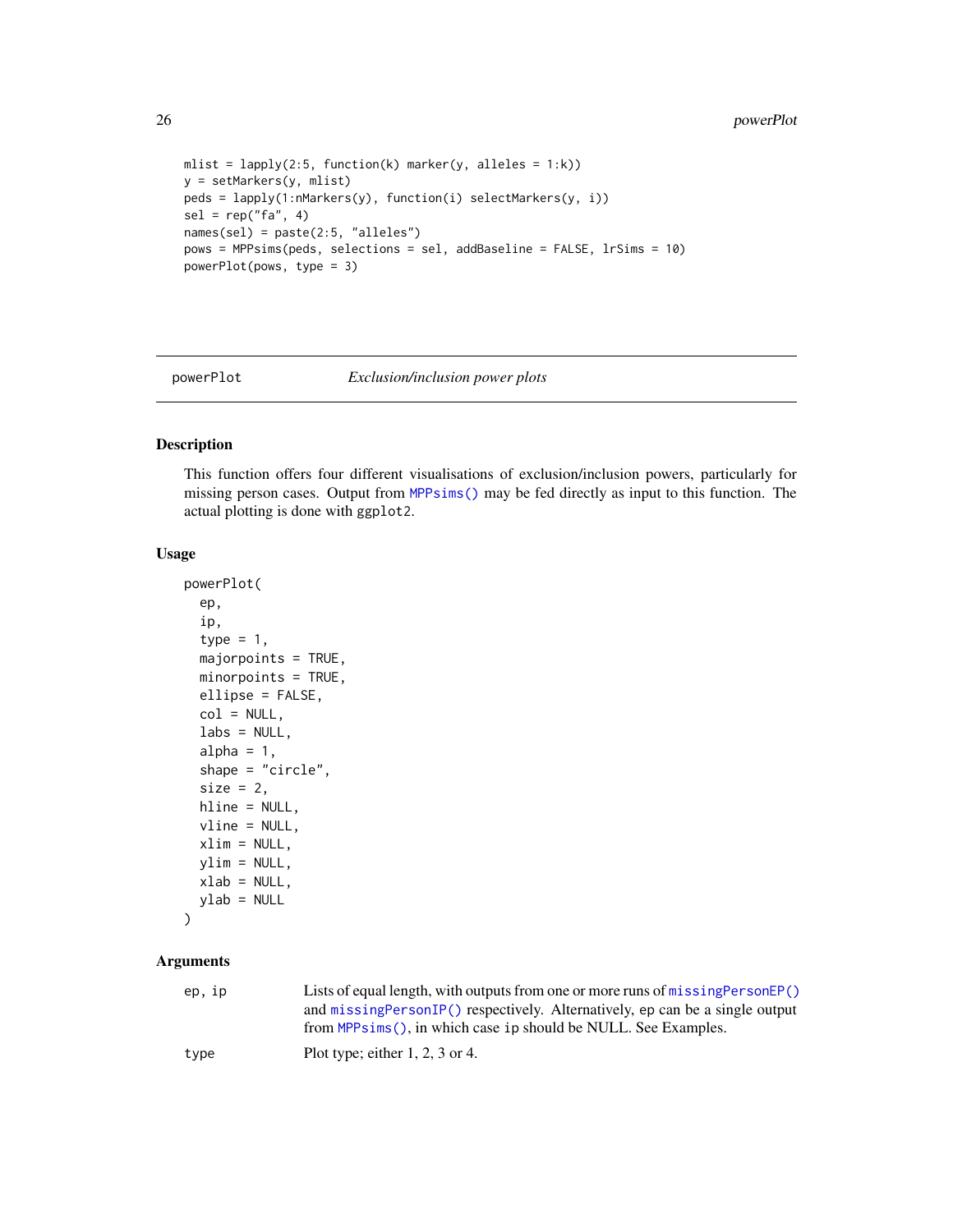#### <span id="page-26-0"></span>powerPlot 27

| majorpoints  | A logical indicating whether "major" points should be drawn (see Details).                                                                                           |
|--------------|----------------------------------------------------------------------------------------------------------------------------------------------------------------------|
| minorpoints  | A logical indicating whether "minor" points should be drawn (see Details).                                                                                           |
| ellipse      | A logical. If TRUE, data ellipsis are drawn for each group containing more than<br>1 element. NB: This fails with a warning if all points in a group fall on a line. |
| col          | A colour vector, recycle to match the top level length of ep.                                                                                                        |
| labs         | A character of the same length as ep. If NULL, the names of ep are used, if<br>present.                                                                              |
| alpha        | Transparency for minor points (see Details).                                                                                                                         |
| shape        | Either "circle", "square", "diamond", "triangleUp" or "triangleDown", determin-<br>ing the shapes of both minor and major points.                                    |
| size         | Point size.                                                                                                                                                          |
| hline, vline | Single numbers indicating positions for horizontal/vertical "threshold" lines. If<br>NULL (default), no lines are drawn.                                             |
| xlim, ylim   | Axis limits; automatically chosen if NULL.                                                                                                                           |
| xlab, ylab   | Axis labels; automatically chosen if NULL.                                                                                                                           |
|              |                                                                                                                                                                      |

## Details

The plot types are as follows:

 $type = 1: x = Exclusion power; y = Inclusion power$ 

type = 2:  $x = Exclusion$  odds ratio;  $y = Inclusion$  odds ratio

type = 3:  $x =$  Expected number of exclusions;  $y =$  average  $log(LR)$ 

type = 4:  $x = Exclusion power$ ;  $y = average LR$ 

In the most general case ep (and similarly for ip) can be a list of lists of EPresult objects. We refer to the inner lists as "groups". A group may consist of a single output, or several (typically many simulations of the same situation). Points within the same group are always drawn with the same colour and shape.

When plotting several groups, two sets of points are drawn by default:

- Major points: Group means.
- Minor points: Individual points in groups with more than one element.

The parameters majorpoints and minorpoints control which of the above points are included.

#### Value

A ggplot2 plot object.

#### See Also

[MPPsims\(\)](#page-22-1), [missingPersonEP\(\)](#page-17-1), [missingPersonEP\(\)](#page-17-1)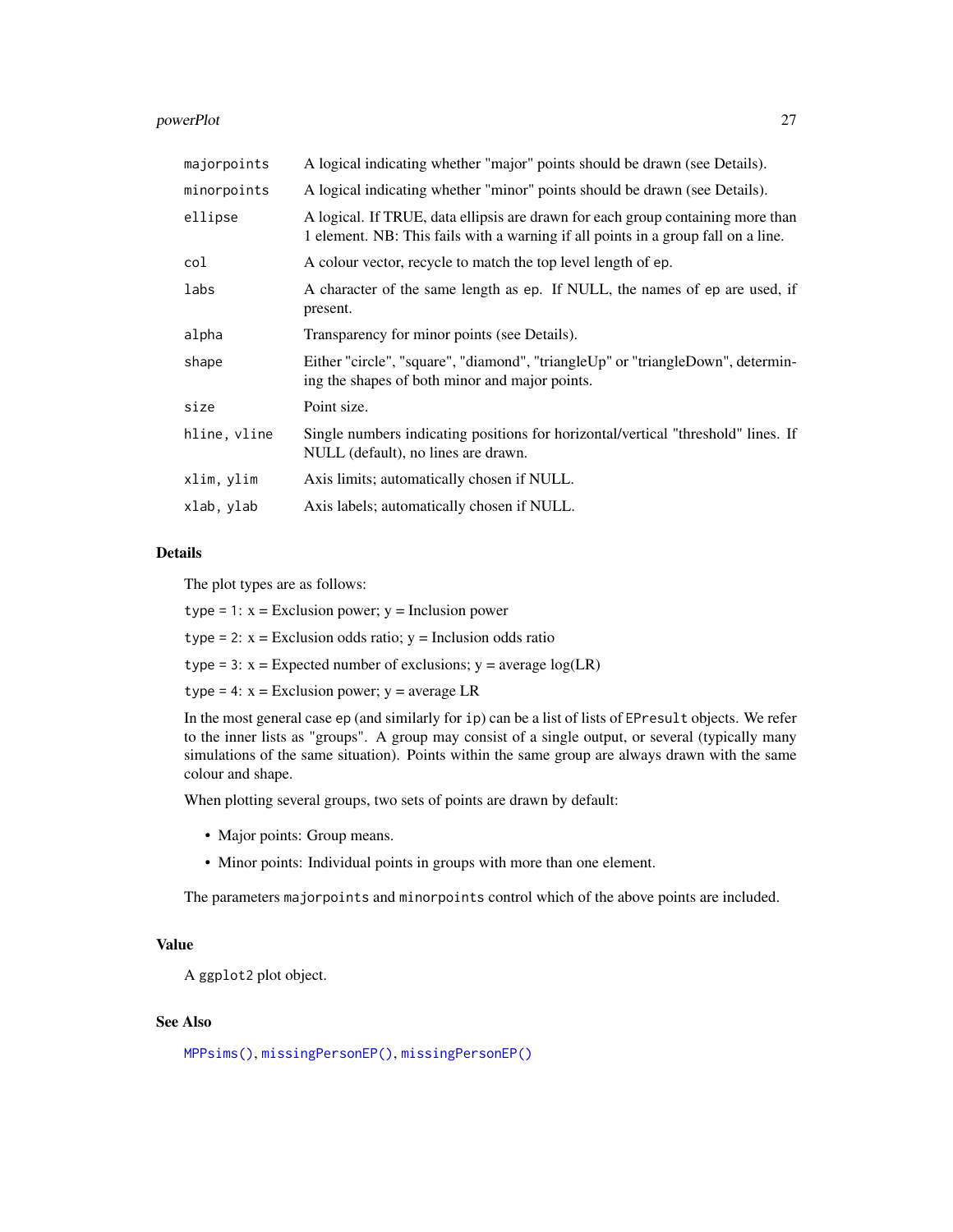### <span id="page-27-0"></span>Examples

```
ref = nuclearPed(father = "fa", mother = "mo", child = "MP")ref = setMarkers(ref, marker(ref, alleles = 1:5))
# Alternatives for genotyping
sel = list("fa", c("fa", "mo"))
# Simulate power for each selection
simData = MPPsims(ref, selections = sel, nProfiles = 3, lrSims = 5,
                  thresholdIP = 2, seed = 123, numCores = 1)
# Power plot 1: EP vs IP
powerPlot(simData, type = 1)
powerPlot(simData, type = 1, minorpoints = FALSE, hline = 0.8)
# Change shape, and modify legend order
powerPlot(\text{simData}[3:1], type = 1, shape = c("ci", "sq", "di"))# Zoom in, and add threshold lines
powerPlot(simData, type = 1, xlim = c(0.4, 1), ylim = c(0.4, 1),
          hline = 0.8, vline = 0.8)
# Power plot 3: Expected number of exclusions vs E[log LR]
powerPlot(simData, type = 3)
# With horizontal/vertical lines
powerPlot(simData, type = 3, hline = log10(2), vline = 1)
# Plot 4: Illustrating the general inequality ELR > 1/(1-EP)
powerPlot(simData, type = 4)
```
<span id="page-27-1"></span>profileSim *Simulation of complete DNA profiles*

#### Description

Simulation of DNA profiles for specified pedigree members. Some pedigree members may already be genotyped; in that case the simulation is conditional on these. The main work of this function is done by [markerSim\(\)](#page-15-1).

```
profileSim(x, N = 1, ids = NULL, marks = NULL, seed = NULL, ...)
```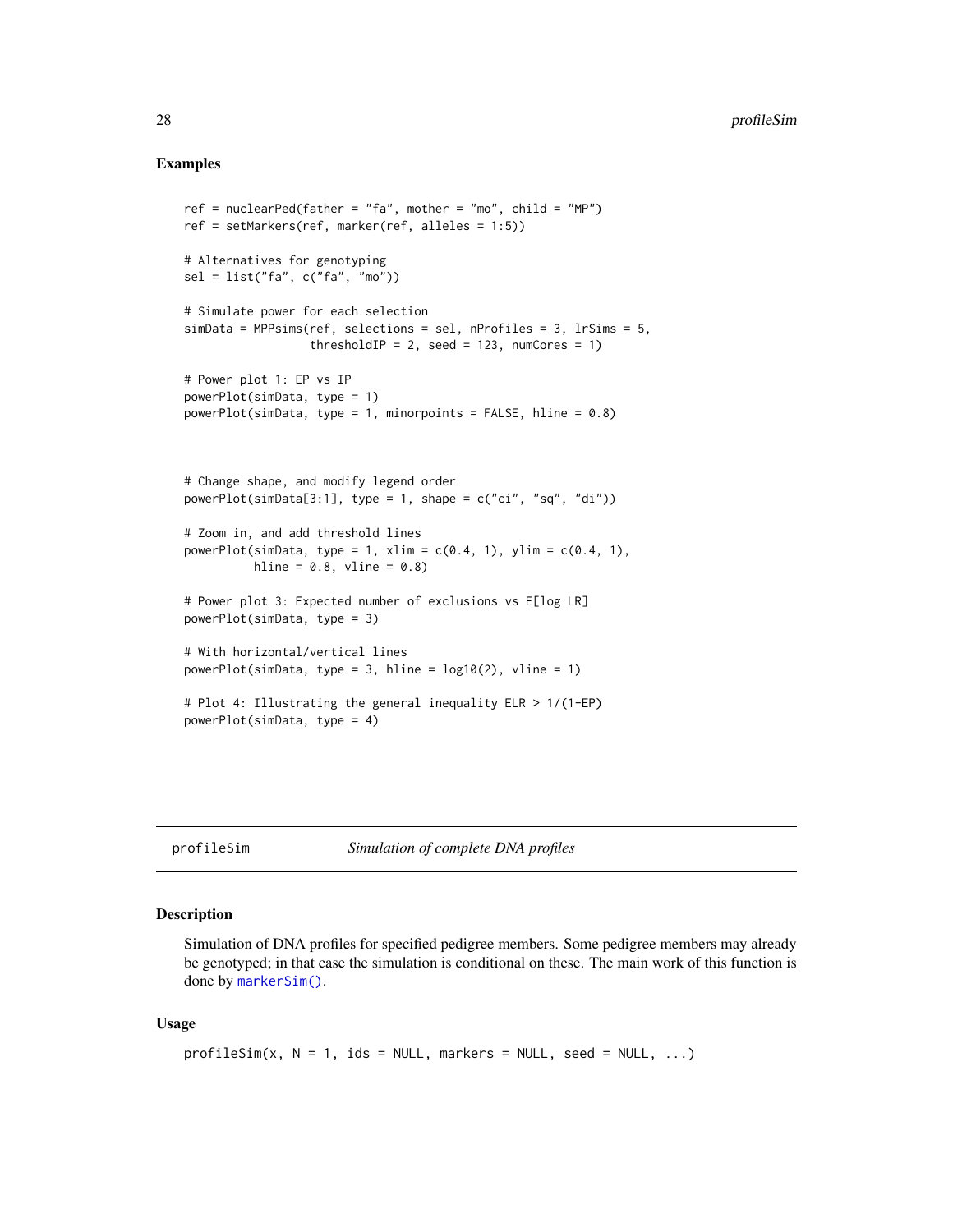#### <span id="page-28-0"></span>readFam 29

#### Arguments

| $\mathsf{x}$ | A ped object or a list of such.                                                                                                                                                                                                                                                                                                                |
|--------------|------------------------------------------------------------------------------------------------------------------------------------------------------------------------------------------------------------------------------------------------------------------------------------------------------------------------------------------------|
| N            | The number of complete simulations to be performed.                                                                                                                                                                                                                                                                                            |
| ids          | A character (or coercible to character) with ID labels indicating whose geno-<br>types should be simulated.                                                                                                                                                                                                                                    |
| markers      | A list of marker objects, or a vector containing names or indices referring to<br>markers attached to x. By default (markers $=$ NULL) all attached markers are<br>used. The simulations will be conditional on the locus attributes (allele fre-<br>quencies, mutation models a.s.o.) and any existing genotypes in the indicated<br>markers. |
| seed         | NULL, or a numeric seed for the random number generator.                                                                                                                                                                                                                                                                                       |
| $\cdots$     | Further arguments passed on to markerSim().                                                                                                                                                                                                                                                                                                    |

#### Value

A list of N objects similar to x, but with simulated genotypes. Any previously attached markers are replaced by the simulated profiles. If the indicated markers contained genotypes for some pedigree members, these are still present in the simulated profiles.

#### Examples

```
# Example with two brothers
x = nuclearPed(children = c("B1", "B2"))# Attach two markers; one brother is already genotyped
m1 = marker(x, B1 = 1:2, alleles = 1:3)m2 = marker(x, B1 = 1, alleles = 1:4, afreq = (1:4)/10, chrom = "X")x = setMarkers(x, list(m1, m2))
# Simulate 3 profiles of B2 conditional on the above
profileSim(x, N = 3, ids = "B2")
```

```
readFam Read Familias .fam files
```
#### Description

This function parses the content of a Familias-formatted ".fam" file, and converts it into suitable ped objects. This function does not depend on the Familias R package.

```
readFam(famfile, useDVI = NA, Xchrom = FALSE, verbose = TRUE)
```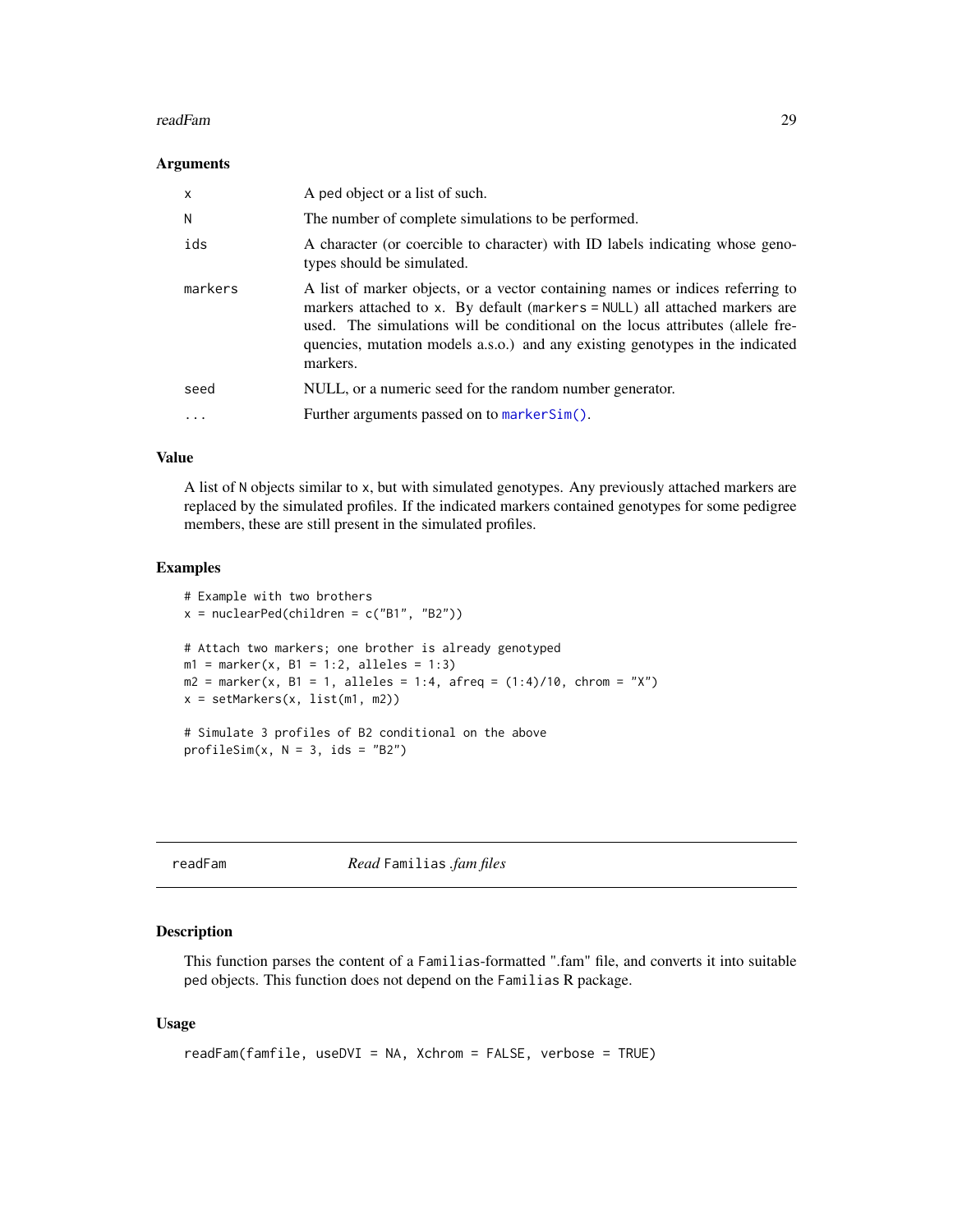#### <span id="page-29-0"></span>Arguments

| famfile | Path to a ".fam" file.                                                                                                                                                               |
|---------|--------------------------------------------------------------------------------------------------------------------------------------------------------------------------------------|
| useDVI  | A logical, indicating if the DVI section of the fam file should be identified and<br>parsed. If NA (the default), the DVI section is included if it is present in the input<br>file. |
| Xchrom  | A logical. If TRUE, the chrom attribute of all markers will be set to "X". (De-<br>$fault = FALSE.)$                                                                                 |
| verbose | A logical; if TRUE, various information is written to the screen during the pars-<br>ing process.                                                                                    |

## Value

If the .fam file only contains a database, the output is a list of information (name, alleles, frequencies) about each locus. This list can be used as locusAttributes in e.g. [setMarkers\(\)](#page-0-0).

If the .fam file describes pedigree data, the output is a ped object or a list of such.

If useDVI = TRUE, then the families described under Reference Families are parsed and converted to ped objects. Each family generally describes multiple pedigrees, so the output gets another layer in this case.

<span id="page-29-1"></span>showInTriangle *Add points to the IBD triangle*

## Description

Utility function for plotting points in the IBD triangle.

```
showInTriangle(
 k0,
 k2 = NULL,new = TRUE,col = "blue",cex = 1,
 pch = 4,
  1wd = 2,
  labels = FALSE,
  col_labels = col,
 cex\_labels = 0.8,
 pos = 1,
 adj = NULL,...
)
```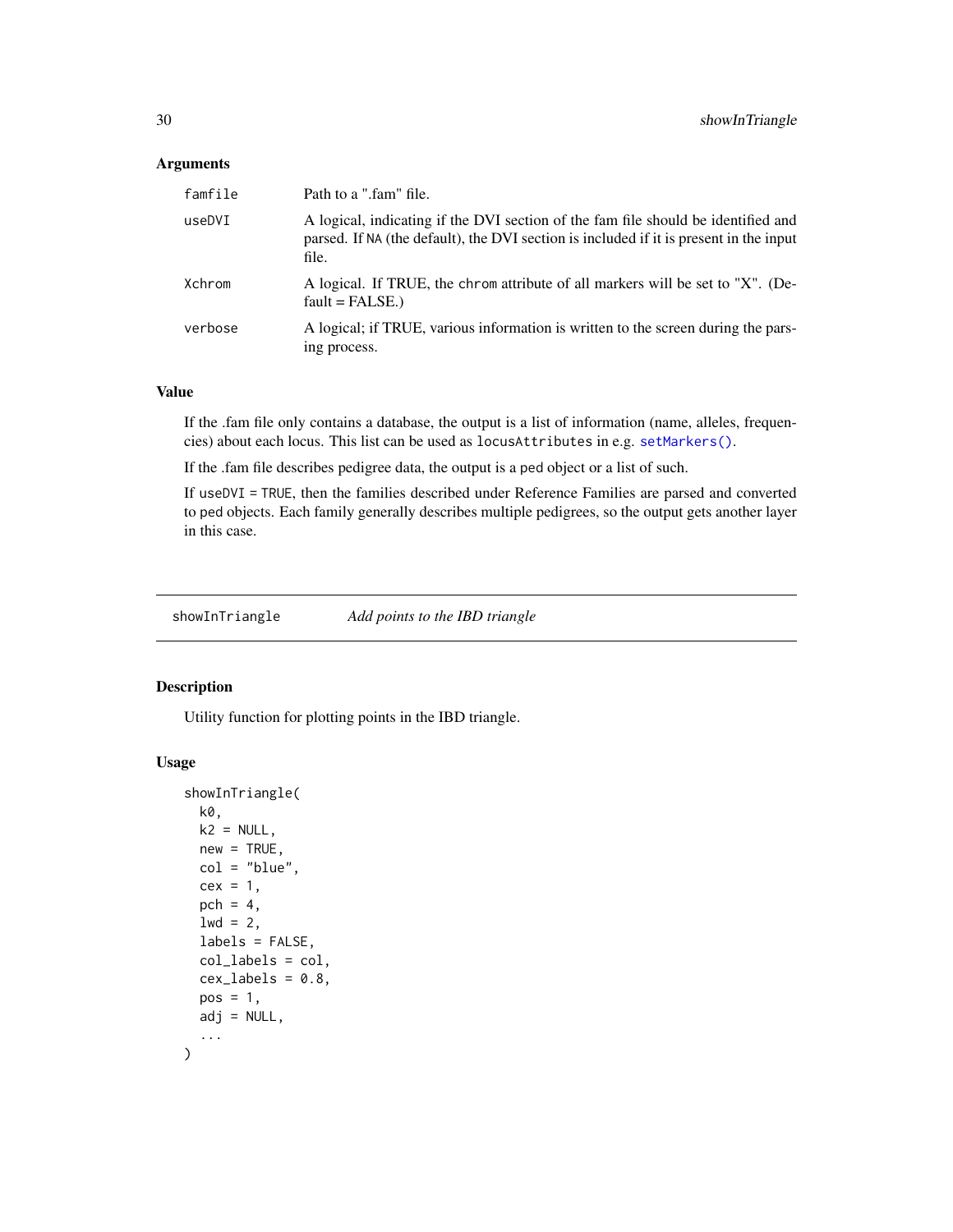## <span id="page-30-0"></span>simpleSim 31

## Arguments

| k0, k2             | Numerical vectors giving coordinates for points to be plotted in the IBD triangle.<br>Alternatively, k0 may be a data.frame containing columns named k0 and k2.                                                                        |
|--------------------|----------------------------------------------------------------------------------------------------------------------------------------------------------------------------------------------------------------------------------------|
| new                | Logical indicating if a new IBD triangle should be drawn.                                                                                                                                                                              |
| col, cex, pch, lwd |                                                                                                                                                                                                                                        |
|                    | Parameters passed onto points().                                                                                                                                                                                                       |
| labels             | A character of same length as k0 and k2, or a single logical TRUE or FALSE. If<br>TRUE, and k0 is a data.frame, labels will be created by pasting columns "ID1"<br>and "ID2", if these are present. By default, no labels are plotted. |
|                    | col_labels, cex_labels, pos, adj                                                                                                                                                                                                       |
|                    | Parameters passed onto text() (if labels is non-NULL).                                                                                                                                                                                 |
| .                  | Plot arguments passed on to IBDtriangle().                                                                                                                                                                                             |
|                    |                                                                                                                                                                                                                                        |

## Value

None

## Author(s)

Magnus Dehli Vigeland

## See Also

[IBDestimate\(\)](#page-8-1)

## Examples

showInTriangle(k0 =  $3/8$ , k2 =  $1/8$ , label = " $3/4$  siblings", pos = 1)

<span id="page-30-1"></span>simpleSim *Unconditional marker simulation*

## Description

Unconditional simulation of unlinked markers

```
simpleSim(
 x,
 N,
 alleles,
 afreq,
  ids,
 Xchrom = FALSE,
```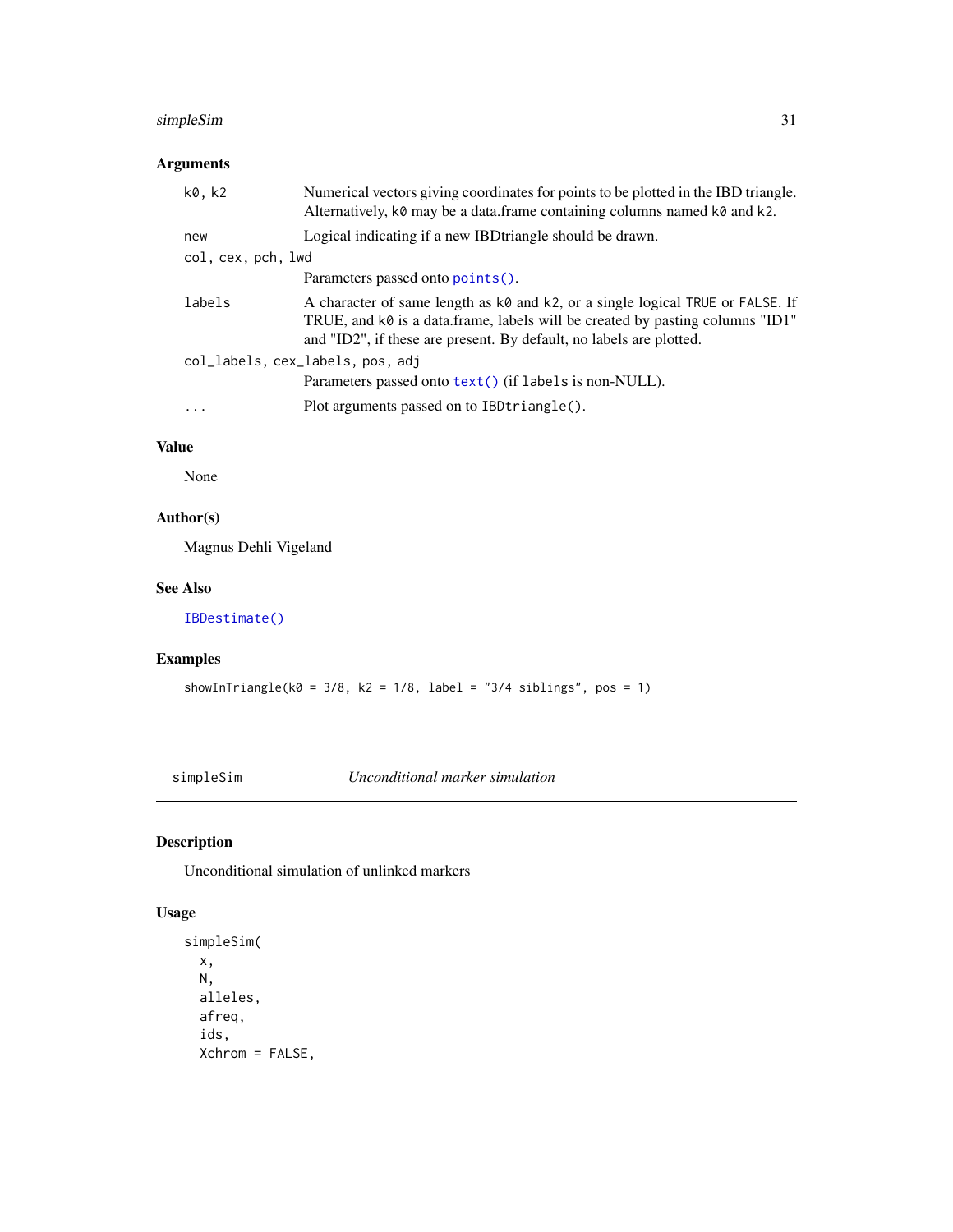```
mutmod = NULL,seed = NULL,
  verbose = TRUE
\lambda
```
## Arguments

| X       | a ped object                                                                                                                     |
|---------|----------------------------------------------------------------------------------------------------------------------------------|
| N       | a positive integer: the number of markers to be simulated                                                                        |
| alleles | a vector containing the allele names. If missing, the alleles are taken to be<br>$seq\_along(afreq)$ .                           |
| afreg   | a vector of length 2 containing the population frequencies for the alleles. If<br>missing, the alleles are assumed equifrequent. |
| ids     | a vector containing ID labels of those pedigree members whose genotypes should<br>be simulated.                                  |
| Xchrom  | a logical: X linked markers or not?                                                                                              |
| mutmod  | a pedmut::mutationModel() object, i.e., list of mutation matrices named 'fe-<br>male' and 'male'.                                |
| seed    | NULL, or a numeric seed for the random number generator.                                                                         |
| verbose | a logical.                                                                                                                       |

#### Details

This simulation is done by distributing alleles randomly to all founders, followed by unconditional gene dropping down throughout the pedigree (i.e. for each non-founder a random allele is selected from each of the parents). Finally the genotypes of any individuals not included in ids are removed.

## Value

a ped object equal to x in all respects except its MARKERS entry, which consists of the N simulated markers.

#### Author(s)

Magnus Dehli Vigeland

## See Also

[markerSim\(\)](#page-15-1)

```
library(pedtools)
x = nuclearPed(1)simpleSim(x, N = 3, afreq = c(0.5, 0.5))y = \text{cousinPed}(1, \text{ child} = \text{TRUE})simpleSim(y, N = 3, alleles = LETTERS[1:10])
```